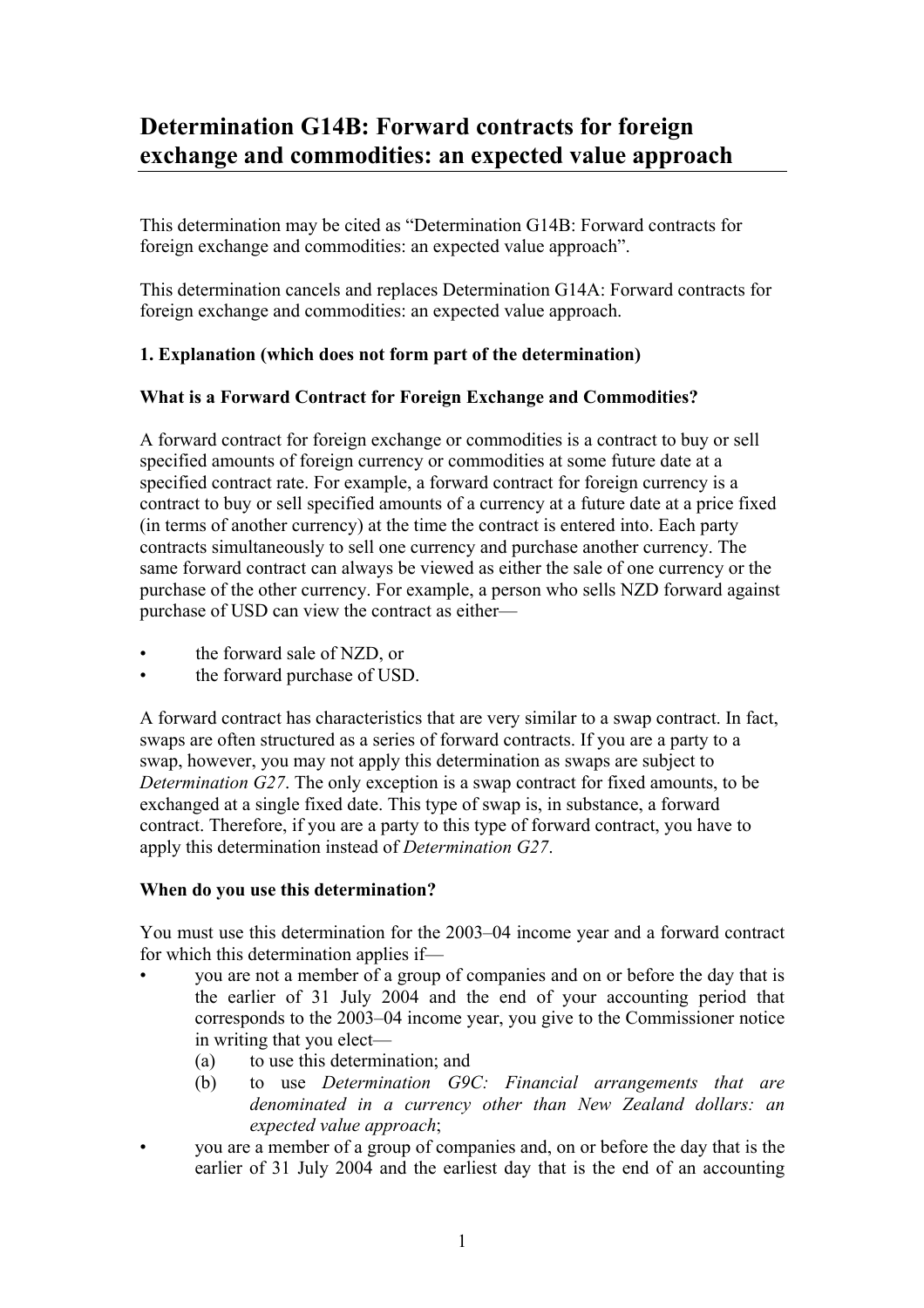period that corresponds to the 2003–04 income year for a member of the group, the members of the group give to the Commissioner notice in writing of an election—

- (a) to use this determination; and
- (b) to use *Determination G9C: Financial arrangements that are denominated in a currency other than New Zealand dollars: an expected value approach*.

You must use this determination for the 2004–05 income year and a forward contract for which this determination applies if—

- you entered the forward contract after the date of this determination and were required to make a return of your income or expenditure for the 2003–04 income year on the basis of this determination, *Determination G9B: Financial arrangements that are denominated in a currency other than New Zealand dollars: an expected value approach* or *Determination G14A*;
- you are not a member of a group of companies and, on or before the day that is the later of 31 July 2004 and the  $63<sup>rd</sup>$  day of your accounting period that corresponds to the 2004–05 income year, you give to the Commissioner notice in writing that you elect—
	- (a) to use this determination; and
	- (b) to use *Determination G9C: Financial arrangements that are denominated in a currency other than New Zealand dollars: an expected value approach*;
	- you are a member of a group of companies and, on or before the day that is the later of 31 July 2004 and the earliest day that is the  $63<sup>rd</sup>$  day of an accounting period that corresponds to the 2004–05 income year for a member of the group, the members of the group give to the Commissioner notice in writing of an election—
		- (a) to use this determination; and
		- (b) to use *Determination G9C: Financial arrangements that are denominated in a currency other than New Zealand dollars: an expected value approach*.

You must use this determination for an income year beginning after the 2004–05 income year and a forward contract for which this determination applies if—

- you entered the forward contract after the date of this determination and were required to make a return of your income or expenditure for the 2004–05 income year on the basis of this determination, *Determination G9B: Financial arrangements that are denominated in a currency other than New Zealand dollars: an expected value approach* or *Determination G14A*;
- you entered the forward contract before the date of this determination and you have made a return of your income or expenditure for an earlier income year and the forward contract on the basis of *Determination G14A* and are required under section 90 or sections 90AC and 90AE of the Tax Administration Act 1994 to make a return for the income year and the financial arrangement under this determination;
- you are not a member of a group of companies and, on or before the day that is the 63rd day of your accounting period that corresponds to the income year, you give to the Commissioner notice in writing that you elect—
	- (a) to use this determination; and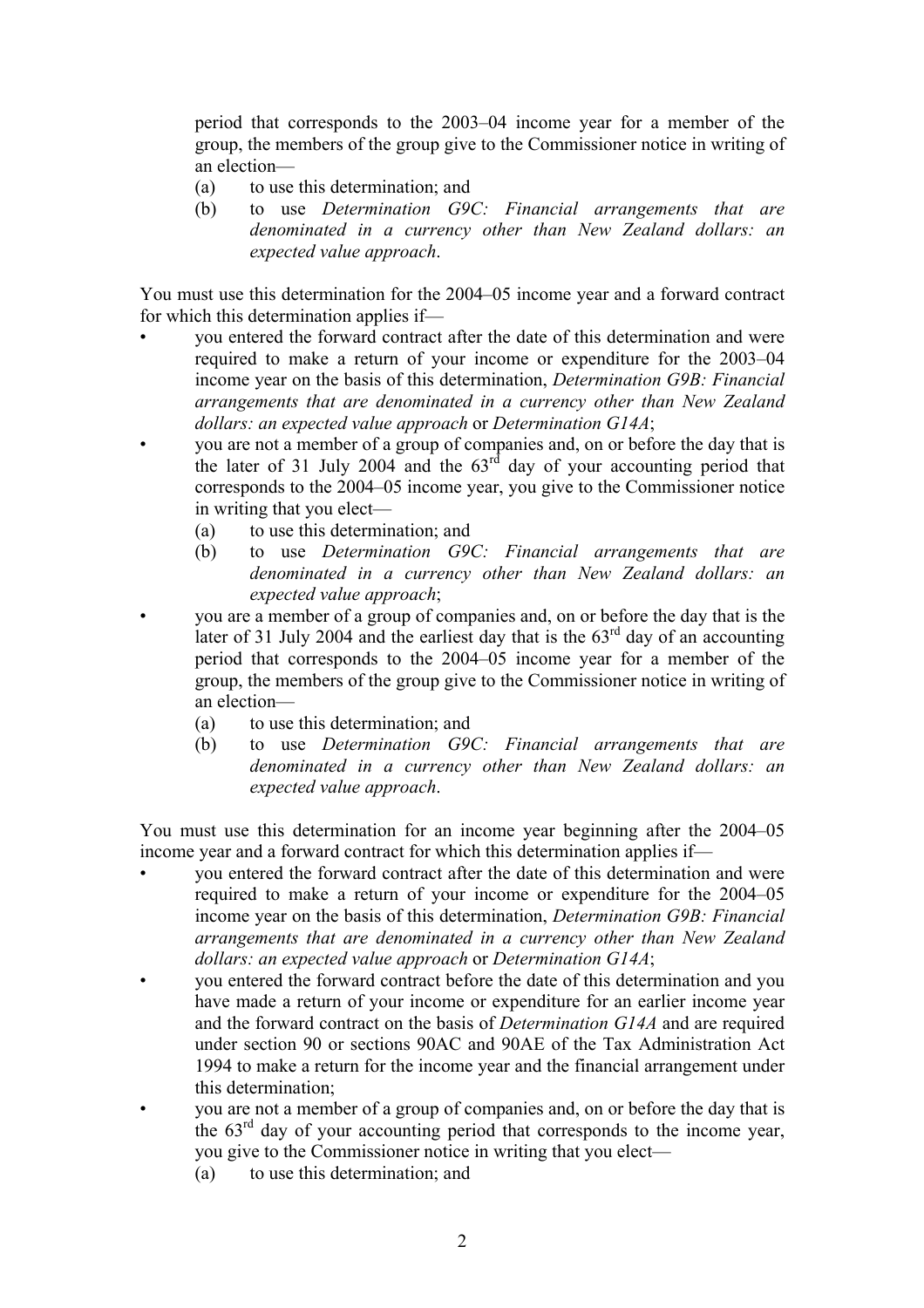- (b) to use *Determination G9C: Financial arrangements that are denominated in a currency other than New Zealand dollars: an expected value approach*;
- you are a member of a group of companies and, on or before the earliest day that is the  $63<sup>rd</sup>$  day of an accounting period that corresponds to the income year for a member of the group, the members of the group give to the Commissioner notice in writing of an election—
- (a) to use this determination; and
- (b) to use *Determination G9C: Financial arrangements that are denominated in a currency other than New Zealand dollars: an expected value approach*.

You may not use this determination for an income year unless you are required to do so by the above paragraphs.

### **What methods can be used to calculate income or expenditure under a Forward Contract for Foreign Exchange and Commodities?**

### *Expected Value Approach*

This determination sets out an expected value approach to calculate gross income or expenditure from a forward contract. This expected value approach can only be used for forward contracts within the scope of this determination, which is narrower than *Determination G14: Forward Contracts for Foreign Exchange and Commodities*. If you are required to use this determination, you must not use *Determination G14* for any such forward contract, and you must not use *Determination G9A: Financial Arrangements that are Denominated in a Currency or Commodity other than New Zealand Dollars* for any financial arrangement within the scope of *Determination G9C: Financial arrangements that are denominated in a currency other than New Zealand dollars: an expected value approach*.

#### *Mark to Spot Approach*

You may use *Determination G14: Forward Contracts for Foreign Exchange and Commodities* to calculate gross income or expenditure of any forward contract within the scope of this determination if you are not required to use this determination or *Determination G9C: Financial arrangements that are denominated in a currency other than New Zealand dollars: an expected value approach*.

Alternatively, you may use the mark to market method if you satisfy the requirements of section EH 1(6) of the Act or the market valuation method if you satisfy the requirements of section EH 36 of the Act.

You may also use a method allowed by the proviso to section EH 1(6) of the Act or by section EH 38(2) of the Act.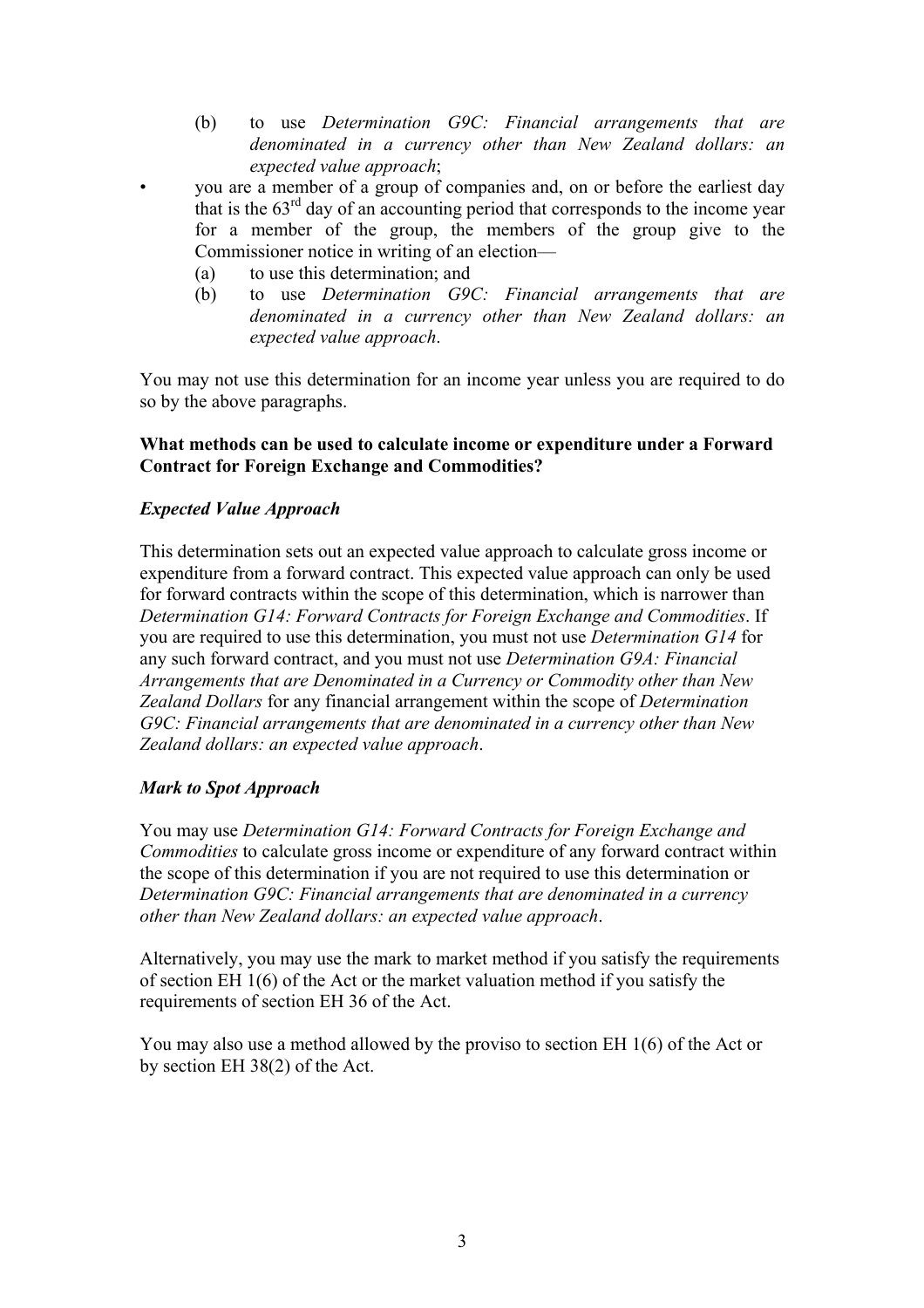## **How do I use the method set out in this determination?**

Under this method, the gross income or expenditure from a forward contract is the total of an expected component and an unexpected component. A typical forward contract drawn at the forward rate for no consideration, however, has no expected component.

To apply this method to a forward contract for the income year in which you enter the forward contract, you must—

- ignore any offsetting of payments between the parties, so that every amount that would be payable under the forward contract is taken into account under this determination; and
- choose one of the currencies under the forward contract as a base currency; and
- determine the expected component by taking into account all the base currency payments and payment dates in relation to the forward contract when you become a party to the contract, which consist of—
	- (a) the base currency value of the payment or receipt, if any, made in consideration of entering into the contract;
	- (b) the base currency value of the non-base currency payment to be made under the contract valued at the forward rate;
	- (c) the base currency value of the non-base currency payment to be made under the contract valued at the contract rate; and
- convert the expected base currency payments, where the base currency is not NZD, into expected NZD payments on the basis of forward rates available at the time you become a party to the forward contract; and
- spread the expected NZD net amount over the term of the forward contract.

To apply this method for the first time to a forward contract for an income year after the income year in which you enter the forward contract, you must calculate the gross income or expenditure of the forward contract as set out above, except that you must—

- in determining the expected component of the gross income or expenditure, use actual NZD payments up to the income year for which you first use this determination for the forward contract and expected NZD payments for the remaining term of the forward contract; and
- in calculating the expected NZD payments, use the relevant forward rates as at the end of the income year for which you first use this determination for the forward contract.

You must perform the base price adjustment under whichever is appropriate of section EH 4 of the Act and section EH 47 of the Act when a forward contract you are a party to matures or is disposed of. This adjustment contains the unexpected component of the gross income or expenditure of the forward contract.

You must also calculate a transition allowance for a financial arrangement to which you apply the method for the first time for an income year that is after the income year in which you enter the financial arrangement.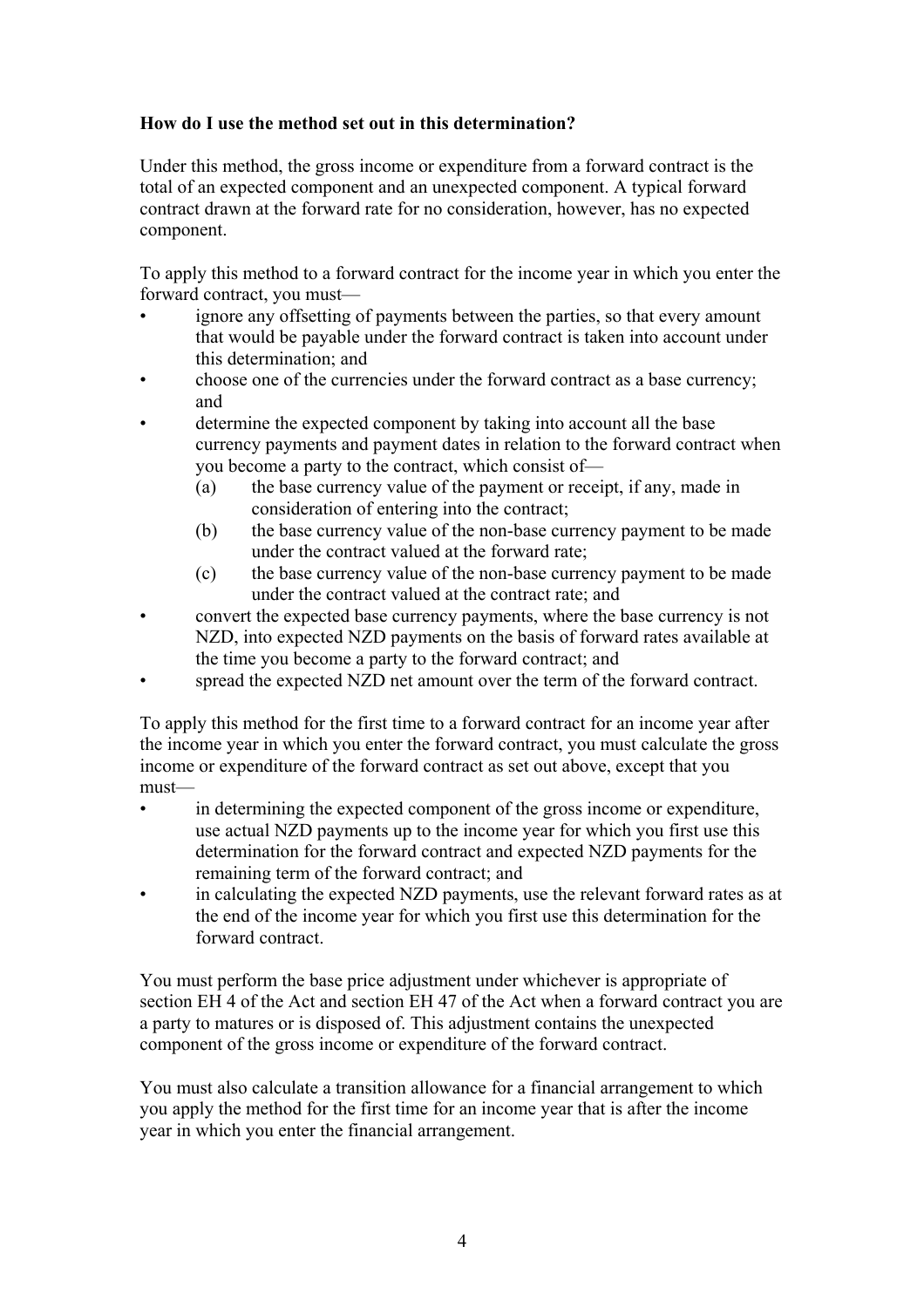## **How do I elect to use the method outlined in this determination?**

#### *Election for 2003–04 and subsequent income years*

If you are not a member of a group of companies, you may elect to use this determination for the 2003–04 and subsequent income years by giving a notice of election to the Commissioner on or before the day that is the earlier of 31 July 2004 and the day that is the end of your accounting period for the 2003–04 income year. The notice must be in writing and elect—

- to use this determination; and
- to use *Determination G9C: Financial arrangements that are denominated in a currency other than New Zealand dollars: an expected value approach*.

If you are a member of a group of companies, you may elect to use this determination for the 2003–04 and subsequent income years by giving, together with all other members of the group, a notice of election to the Commissioner on or before the day that is the earlier of 31 July 2004 and the earliest day that is the end of an accounting period for the 2003–04 income year for a member of the group. The notice must be in writing and elect—

- to use this determination; and
- to use *Determination G9C: Financial arrangements that are denominated in a currency other than New Zealand dollars: an expected value approach*.

#### *Election for 2004–05 and subsequent income years*

If you are not a member of a group of companies, you may elect to use this determination for the 2004–05 and subsequent income years by giving a notice of election to the Commissioner on or before the day that is the later of 31 July 2004 and the day that is the  $63<sup>rd</sup>$  day of your accounting period for the 2004–05 income year. The notice must be in writing and elect—

- to use this determination; and
- to use *Determination G9C: Financial arrangements that are denominated in a currency other than New Zealand dollars: an expected value approach*.

If you are a member of a group of companies, you may elect to use this determination for the 2004–05 and subsequent income years by giving, together with all other members of the group, a notice of election to the Commissioner on or before the day that is the later of 31 July 2004 and the earliest day that is the  $63<sup>rd</sup>$  day of an accounting period for the 2004–05 income year for a member of the group. The notice must be in writing and elect—

- to use this determination; and
- to use *Determination G9C: Financial arrangements that are denominated in a currency other than New Zealand dollars: an expected value approach*.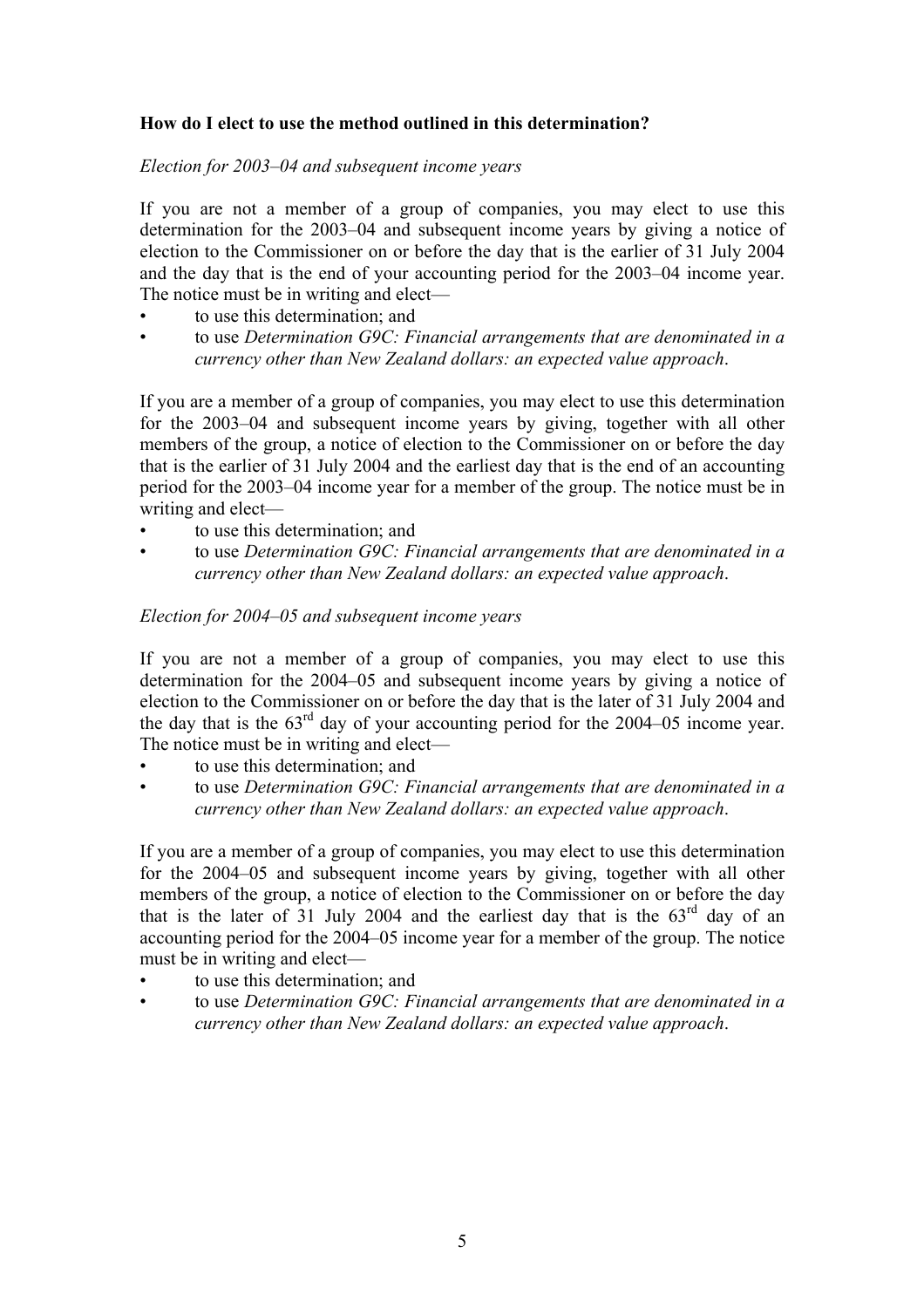## *Election for income years beginning after 2004–05 income year*

If you are not a member of a group of companies, you may elect to use this determination for an income year beginning after the 2004–05 income year, and for subsequent income years, by giving a notice of election to the Commissioner on or before the day that is the  $63<sup>rd</sup>$  day of your accounting period for the income year. The notice must be in writing and elect—

- to use this determination; and
- to use *Determination G9C: Financial arrangements that are denominated in a currency other than New Zealand dollars: an expected value approach*.

If you are a member of a group of companies, you may elect to use this determination for an income year after the 2004–05 income year, and for subsequent income years, by giving, together with all other members of the group, a notice of election to the Commissioner on or before the earliest day that is the  $63<sup>rd</sup>$  day of an accounting period for the income year for a member of the group. The notice must be in writing and elect—

- to use this determination; and
- to use *Determination G9C: Financial arrangements that are denominated in a currency other than New Zealand dollars: an expected value approach*.

### **How do I calculate the transitional adjustment?**

The transitional adjustment must be made for the first income year for which you are required to use this determination for a forward contract if you entered the forward contract before the income year and you have not been required to apply *Determination G14A* for the forward contract. The calculation is comparable to *Determination G25: Variations in the Terms of a Financial Arrangement*.

The transitional adjustment requires that for the income year of the adjustment you treat as gross income or expenditure the difference between the total amount that would have been gross income or expenditure calculated as described in this determination and the total amount actually recognised over the previous income years.

### **How is income or expenditure calculated in the year the forward contract matures or is disposed of?**

Regardless of which method you choose to use, you must calculate income or expenditure under the base price adjustment in whichever of section EH 4 of the Act and section EH 47 of the Act is applicable to the forward contract.

## **2. Reference**

This determination is made pursuant to section  $90(1)(c)$  and section  $90AC(1)(d)$  of the Tax Administration Act 1994.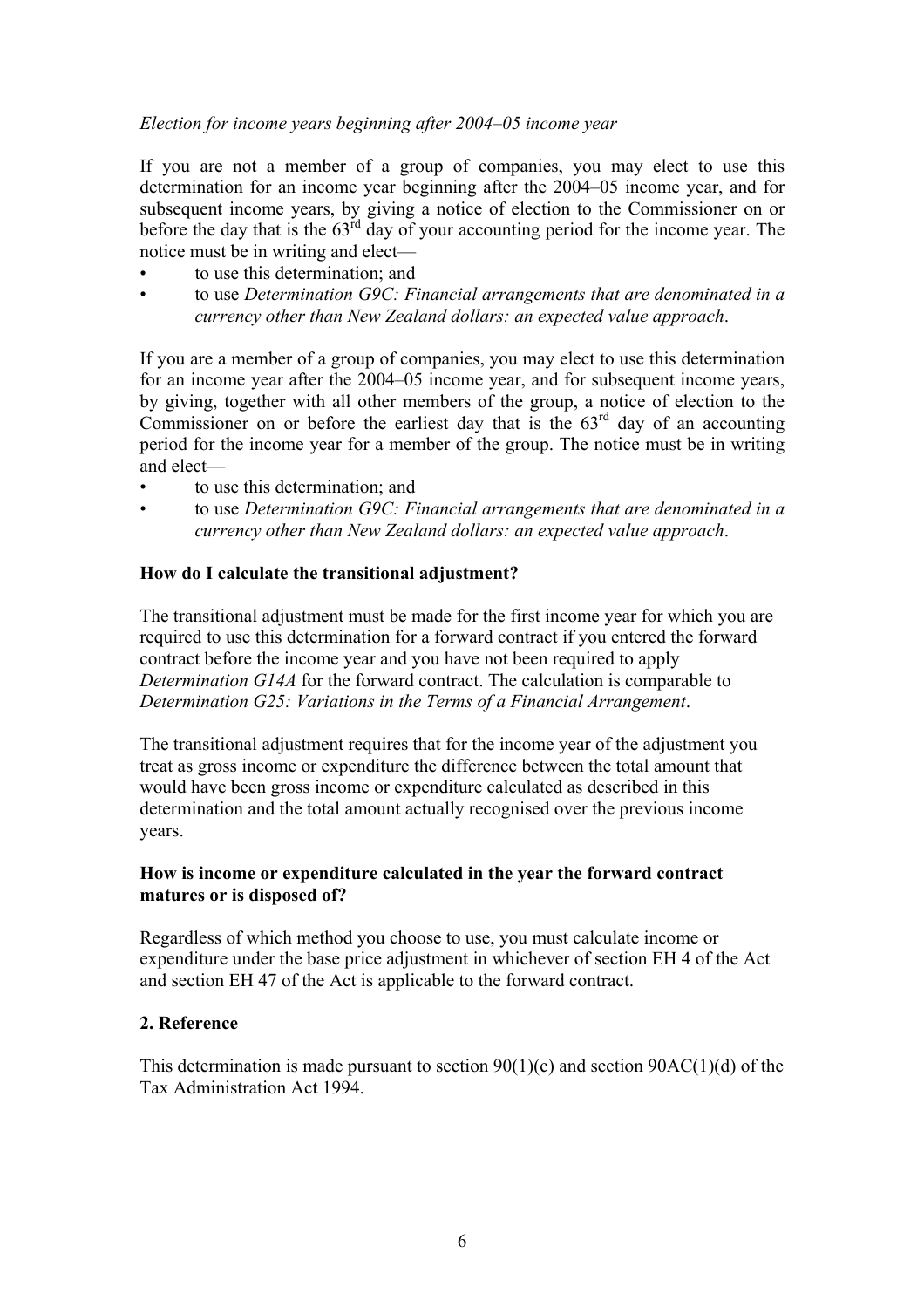## **3. Scope**

(1) This determination applies to the calculation of gross income or expenditure from a forward contract for foreign exchange and commodities.

- (2) This determination does not apply to—
- (a) a futures contract;
- (b) a security arrangement;
- (c) a forward contract for foreign exchange and commodities where the forward rates of the currency cannot be determined;
- (d) any forward contracts covered by the following determinations: *Determination G19: Exchange Traded Option Contracts*;

*Determination G20: Discounted Value of Amounts Payable in Relation to Trade Credits Denominated in a Foreign Currency*;

- *Determination G21: Discounted Value of Amounts Payable in Relation to Deferred Property Settlements Denominated in a Foreign Currency*;
- *Determination G21A: Agreements for Sale and Purchase of Property Denominated in Foreign Currency: Discounted Value of Amounts Payable*;

*Determination G27: Swaps*;

*Determination G29: Agreements for Sale and Purchase of Property Denominated in Foreign Currency: Exchange Rate to Determine the Acquisition Price and Method for Spreading Income and Expenditure*; except as specifically allowed by those determinations.

(3) You must use this determination for an income year for a forward contract that satisfies subparagraphs (1) and (2) above if—

- (a) the income year is the 2003–04 income year and—
	- (i) you are not a member of a group of companies and make an election, as described in subparagraph (4) below, that applies for the 2003–04 income year;
	- (ii) you are a member of a group of companies and the members of the group make an election, as described in subparagraph (4) below, that applies for the 2003–04 income year;
- (b) the income year is after the 2003–04 income year and—
	- (i) you are not a member of a group of companies and make an election, as described in subparagraph (4) below, that applies for the income year;
	- (ii) you are a member of a group of companies and the members of the group make an election, as described in subparagraph (4) below, that applies for the income year;
	- (iii) you entered the forward contract after the date of this determination and have been required to use this determination, *Determination G9B* or *Determination G14A* for an earlier income year;
	- (iv) you entered the financial arrangement before the date of this determination and have used *Determination G14A* for an earlier income year and the financial arrangement and are not excluded from the application of this determination for the income year and the financial arrangement by section 90(6) or 90AE of the Tax Administration Act 1994.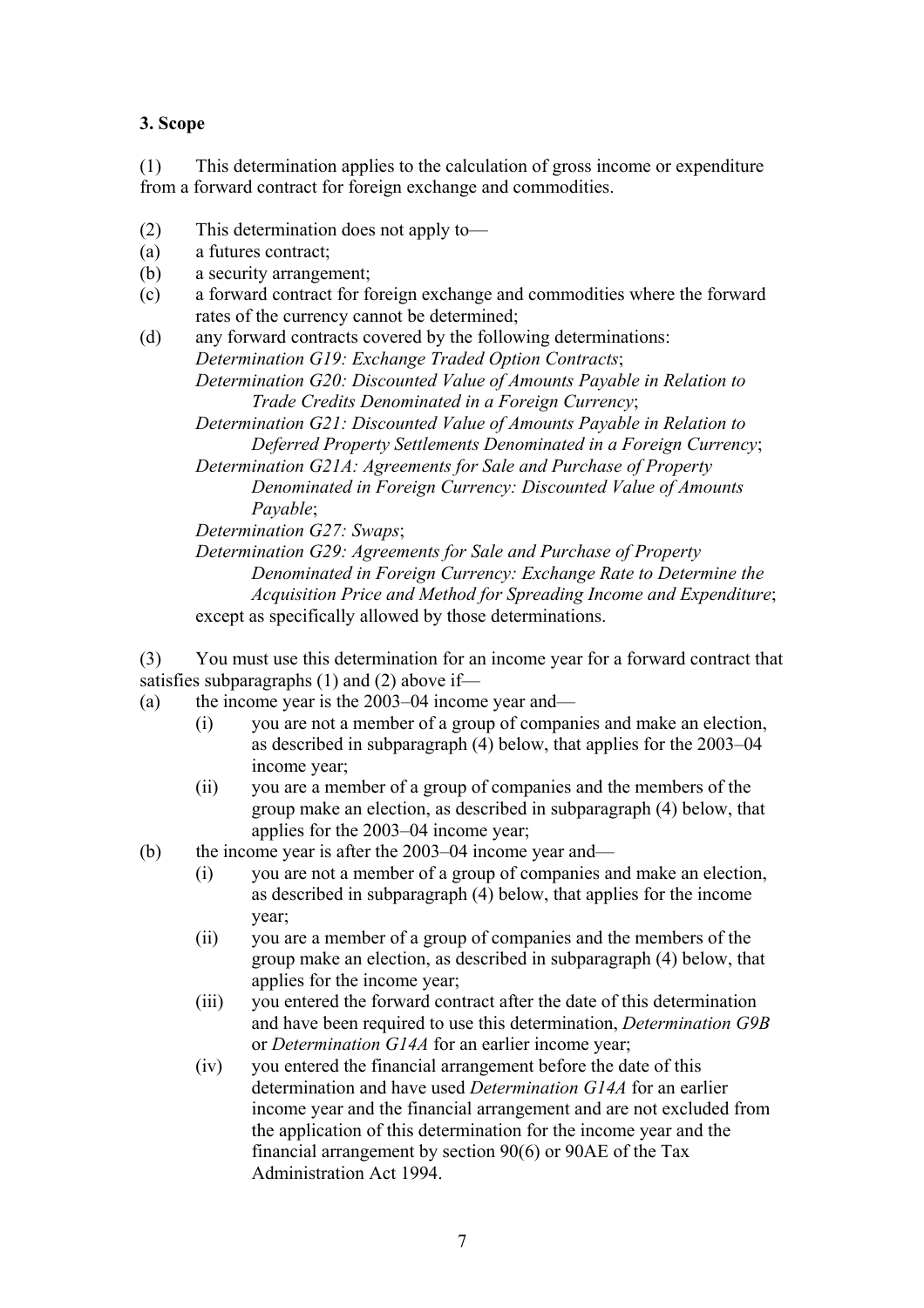- (4) An election to use this determination must—
- (a) be made in writing to the Commissioner; and
- (b) include an election to use *Determination G9C: Financial arrangements that are denominated in a currency other than New Zealand dollars: an expected value approach*; and
- (c) if you are not a member of a group of companies, be made—
	- (i) on or before the day that is the earlier of 31 July 2004 and the end of your accounting period that corresponds to the 2003–04 income year, if the election is to apply for the 2003–04 and subsequent income years;
	- (ii) on or before the day that is the later of 31 July 2004 and the  $63<sup>rd</sup>$  day of your accounting period that corresponds to the 2004–05 income year, if the election is to apply for the 2004–05 and subsequent income years;
	- (iii) on or before the earliest day that is the  $63<sup>rd</sup>$  day of your accounting period that corresponds to the income year, if the election is to apply for an income year that is after the 2004–05 and for subsequent income years; and
- (d) if you are a member of a group of companies, be made by all the members of the group and—
	- (i) on or before the day that is the earlier of 31 July 2004 and the earliest day that is the end of an accounting period that corresponds to the 2003–04 income year for a member of the group, if the election is to apply for the 2003–04 and subsequent income years;
	- (ii) on or before the day that is the later of 31 July 2004 and the earliest day that is the  $63<sup>rd</sup>$  day of an accounting period that corresponds to the 2004–05 income year for a member of the group, if the election is to apply for the 2004–05 and subsequent income years;
	- (iii) on or before the earliest day that is the  $63<sup>rd</sup>$  day of an accounting period that corresponds to the income year for a member of the group, if the election is to apply for an income year that is after the 2004–05 income year and for subsequent income years.
- (5) If you must use this determination, you may not use—
- (a) *Determination G14: Forward Contracts for Foreign Exchange and Commodities* to calculate gross income or expenditure of any forward contract that is within subparagraphs (1) and (2) above;
- (b) *Determination G9A: Financial Arrangements that are Denominated in a Currency or Commodity other than New Zealand Dollars* to calculate gross income or expenditure of any financial arrangement that is within the scope of *Determination G9C: Financial arrangements that are denominated in a currency other than New Zealand dollars: an expected value approach*.

(Note: A determination to which *Determination G14B* refers may be changed or rescinded by a new determination made by the Commissioner. In such a case, a reference to the old determination is extended to the new determination.)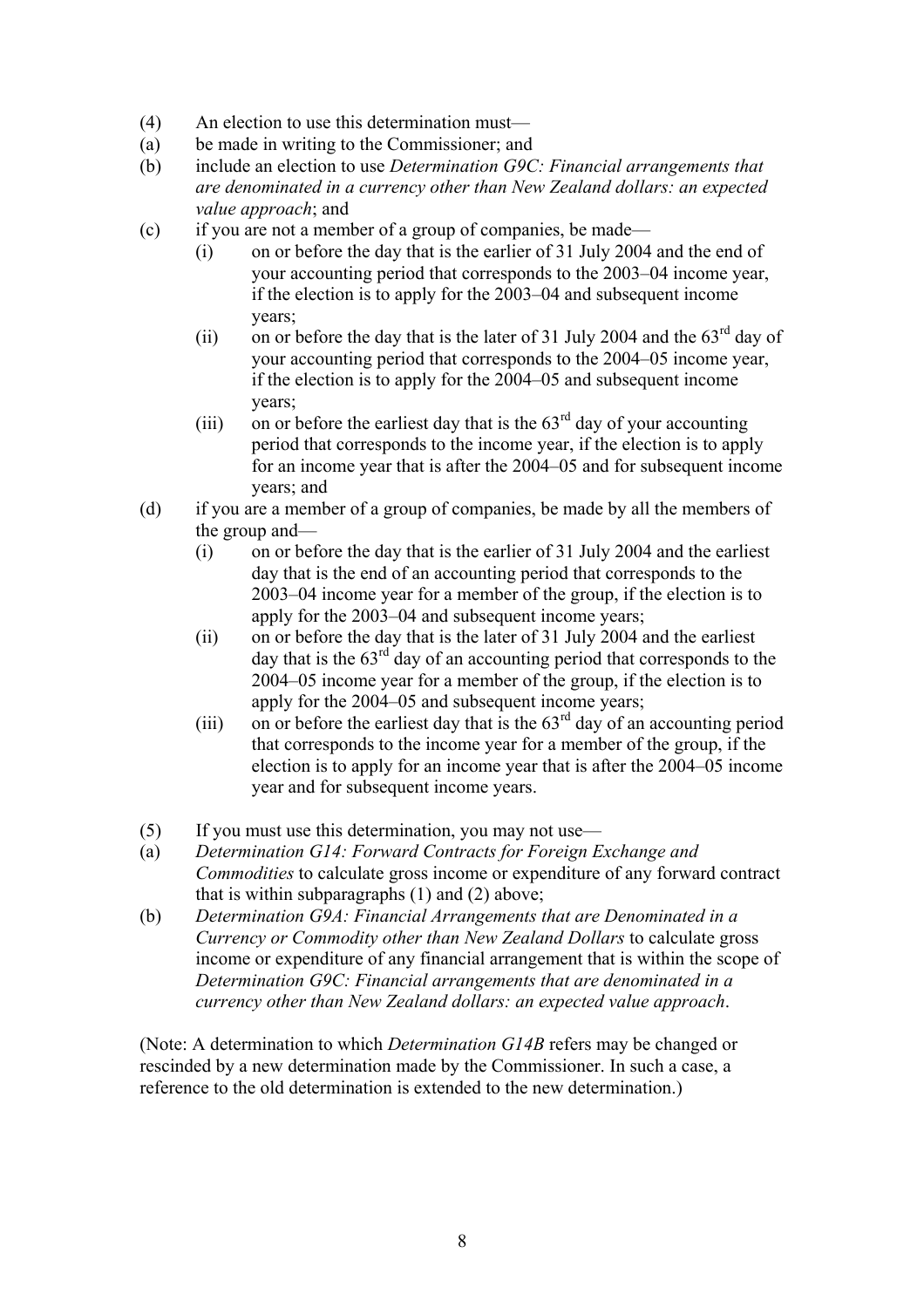## **4. Principle**

(1) If you are a party to a forward contract to which this determination applies, the gross income or expenditure in respect of the forward contract is calculated by taking into account all amounts arising from the fluctuations of exchange rates or commodity prices.

(2) The gross income or expenditure from the forward contract is the total of an expected component and the unexpected component.

(3) If you must apply this determination to a forward contract for the income year in which you enter the forward contract, you must measure the expected component as at the time you enter the forward contract.

(4) To measure the expected component you must convert the base currency payments into expected NZD payments on the basis of forward rates as at the time you become a party to the forward contract and spread the expected NZD net amount over the term of the contract.

(5) If you must apply this determination for the first time to a forward contract for an income year that is after the income year in which you enter the forward contract, and you have not applied *Determination G14A* for the forward contract, you must measure the expected component as at the end of the income year. You must follow the principle set out above by calculating the expected NZD net amount using actual NZD payments up to the end of the income year in which you first apply the determination and the forward rates as at the end of that income year.

(6) You must recognise the unexpected component for a forward contract by performing the base price adjustment that is required under whichever is applicable of section EH 4 of the Act and section EH 45 of the Act.

## *Transitional adjustment*

(7) For the first income year for which you must use this determination, you must perform the transitional adjustment calculation to calculate gross income or expenditure for all forward contracts—

- (a) that you entered before the income year; and
- (b) for which you have not been required to use *Determination G14A*.

(8) This adjustment ensures that the gross income or expenditure up to the end of the income year in which you first use this determination is equal to that that would have been returned if the actual NZD payments and the forward rates, as described in subparagraph (4), were known and this determination had been used since you became a party to the forward contract.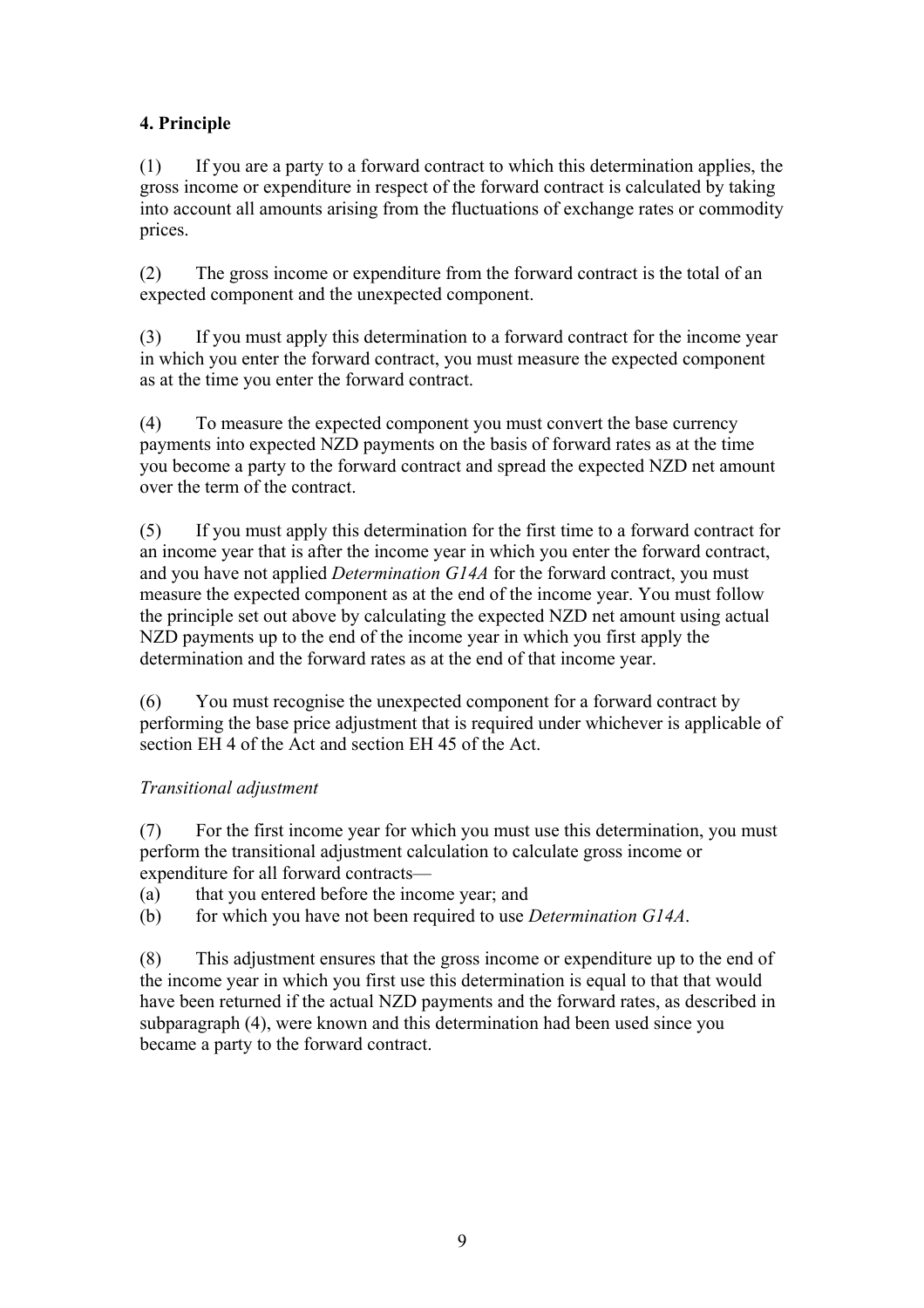## **5. Interpretation**

(1) In this determination, a reference to the **Act** is a reference to the Income Tax Act 1994.

(2) In this determination—

**base currency** in relation to a person and a forward contract, means the currency under the forward contract which is adopted by the person as a reference currency for the purposes of this determination

**commencement date** of a forward contract means the date on which the contract was entered into, or the date on which it was acquired, if later

**contract rate** in relation to a forward contract means the price of one currency expressed in terms of the other currency under the forward contract

**covered interest parity** means the proposition that the differential between forward and spot exchange rates is equal to the interest differentials. That is, the forward rate for a foreign currency exchange at time t for 1 period ahead is equivalent to the spot rate at time t,  $S_t$ , multiplied by 1 plus the foreign interest rate,  $i_f$ , divided by 1 plus the domestic interest rate, *id*. Forward rates at time t for n periods, *Fwdt,n*, can thus be derived based on the principle of covered interest parity as—

$$
Fwd_{t,n} = S_t \times \frac{(1+i_j)^n}{(1+i_d)^n}
$$

**currency** includes any commodity used as a medium of exchange or account, whether in general use or for the purpose of an arrangement

**exchange rate** means the price of 1 currency expressed in another currency

**forward rate** means the exchange rate for a forward contract as defined in *Determination G6D: Foreign Currency Rates* or the forward exchange rate calculated using the principle of covered interest parity or other methods that are commercially acceptable. In the case where the base currency is a commodity, the forward rate is the future value of the commodity (in NZD)

**future value** in relation to a commodity and a future date means the value of the commodity at the future date, on a given date, derived from any commerciallyacceptable, market-based method of valuation

**NZD** means the currency of New Zealand

**non-base currency** means the currency under a forward contract that is not the base currency

**spot contract** means a contract for the sale or purchase of a currency for delivery in 2 business days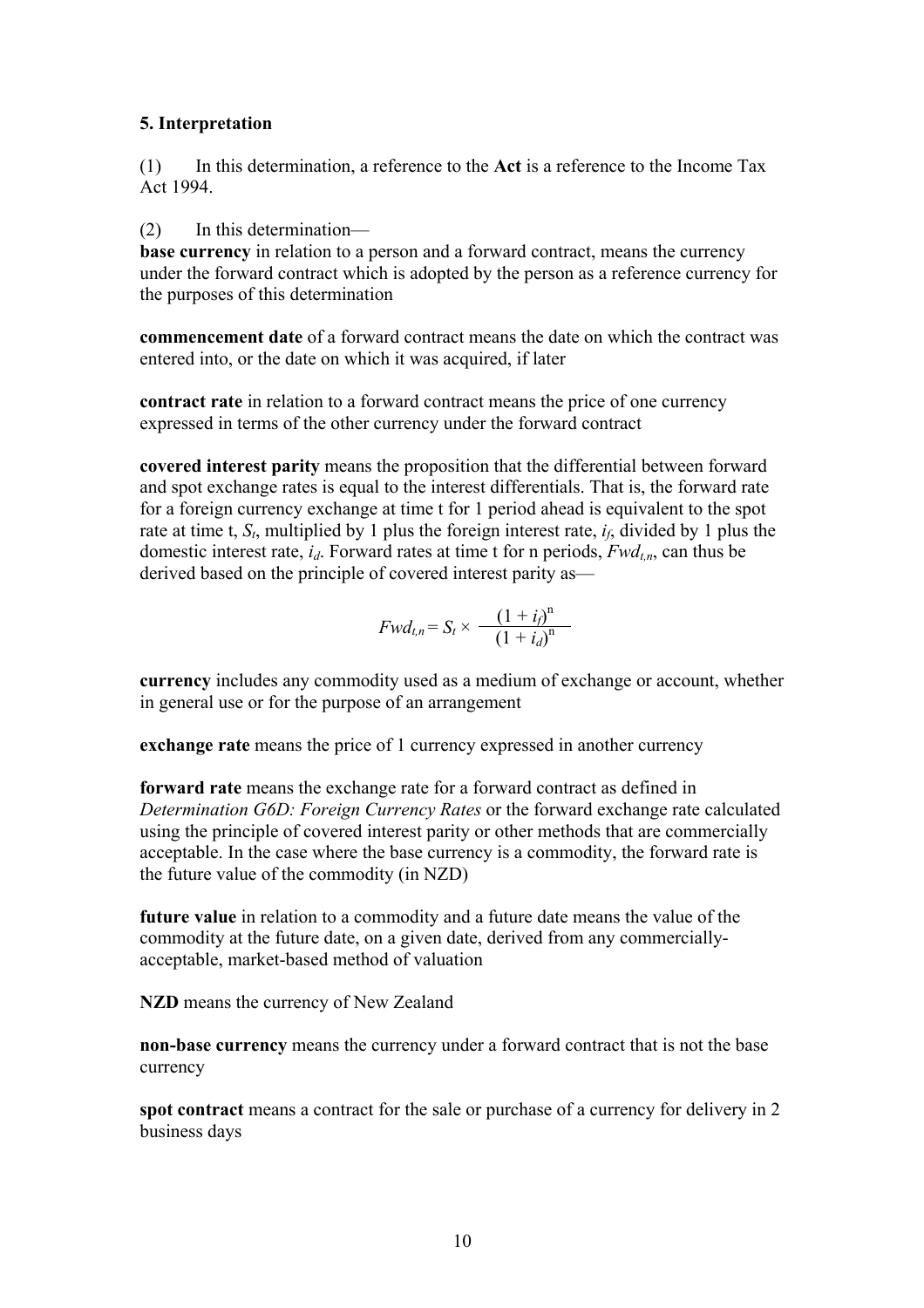**spot rate** means the exchange rate for a spot contract as defined in *Determination G6D: Foreign Currency Rates* or in the case of a commodity, the spot value (in NZD) of the commodity

**spot value** in relation to a commodity and a day means the value of the commodity on that day derived from any commercially acceptable method of valuation

**USD** means the currency of the United States of America.

(3) All other terms used have the meaning given to them for the purpose of the Act.

## **6. Method**

(1) Your gross income or expenditure in an income year from a forward contract under this determination is the total of—

- (a) the expected component, calculated in accordance with subparagraphs (2) to (8); and
- (b) the unexpected component, calculated in accordance with subparagraph (9).

(2) To calculate the income or expenditure in relation to a forward contract, you must first nominate a base currency.

(3) If the terms of the forward contract provide for the netting off or offsetting of any amounts payable to or by one party to the forward contract with any amounts payable to or by the other party to the forward contract, you must ignore such netting off or offsetting for the purpose of this determination.

(4) If the first income year for which you are required to apply this determination to a forward contract is the income year in which you become a party to the forward contract, you must calculate the expected component for each income year of the remaining term of the forward contract as at the time you become a party to the forward contract. The expected component is calculated by first taking into account all base currency payments in relation to the forward contract. The base currency payments of a forward contract consist of—

- (a) the base currency value of the payment or receipt, if any, made in consideration of entering into the forward contract;
- (b) the base currency value of the non-base currency payment to be made under the contract valued at the forward rate;
- (c) the base currency value of the non-base currency payment to be made under the contract valued at the contract rate.

(5) You must convert the base currency payments into NZD using forward rates as at the time you become a party to the forward contract if the base currency is not NZD.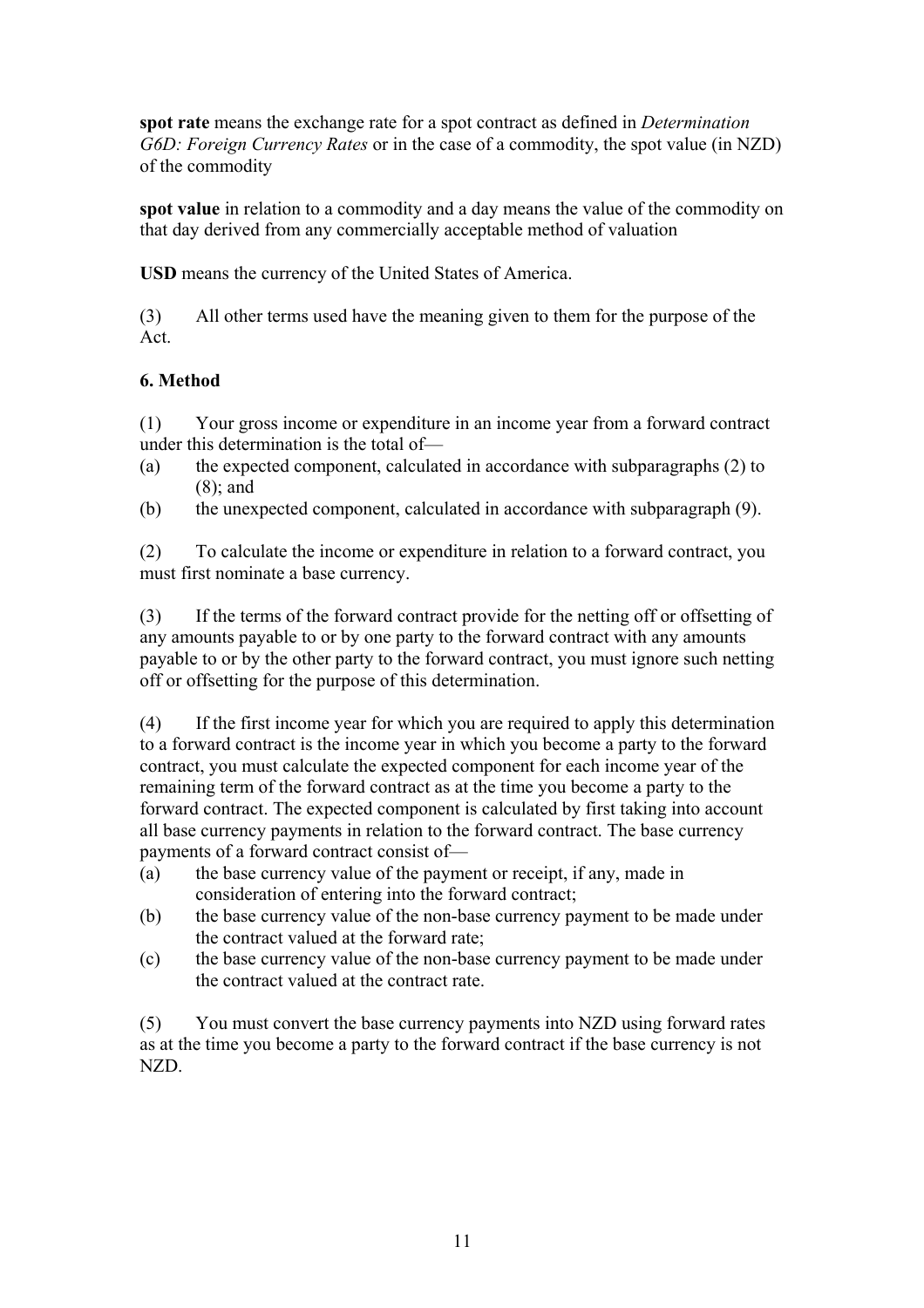(6) The expected NZD net amount is the difference between items (b) and (c) in subparagraph (4), adjusted for any amount as described in item (a). You must spread the expected NZD net amount using the yield to maturity method consistent with *Determination G3* and, where necessary, allocate it to the income year on the basis of *Determination G1A*. This will give the expected component for each income year.

(7) You must use the straight-line method to spread the expected NZD net amount of a forward contract that has been written for no consideration at a rate other than the forward rate.

(8) If the first income year for which you are required to apply this determination to a forward contract is after the income year in which you entered the forward contract, and you have not been required to use *Determination G14A* for the forward contract, you must follow the method set out in subparagraphs (1) to (7) to calculate gross income or expenditure of the forward contract, except that—

- (a) the NZD net amount to be spread under subparagraph  $(6)$  consists of—
	- (i) actual NZD payments that have occurred since you became a party to the forward contract until the end of the first income year for which you must use this determination;
	- (ii) expected NZD payments in the remaining term of the forward contract; and
- (b) the expected NZD payments in the remaining term of the forward contract must be calculated on the basis of the forward rates available at the end of the first income year for which you must use this determination for the forward contract.

(9) The unexpected component is the difference between the actual NZD value of the payments during the year and the expected NZD value of those payments as calculated under subparagraph (5). You need not calculate the unexpected component separately as it is part of the base price adjustment required under whichever is applicable of section EH 4 of the Act and section EH 45 of the Act.

## *Transitional adjustment for existing forward contracts for foreign exchange and commodities*

(10) You must perform a transitional adjustment calculation for the first income year for which you must use this determination to calculate gross income or expenditure of any forward contract, if you entered the forward contract before the income year and have not been required to use *Determination G14A* for the forward contract. You must perform the transitional adjustment calculation for such forward contract in accordance with the following formula:

$$
a-b-c+d
$$

where—

**a** is the sum of all amounts that would have been income in respect of the forward contract from the time it was entered until the end of the income year, if this determination had applied from the time you became a party to the forward contract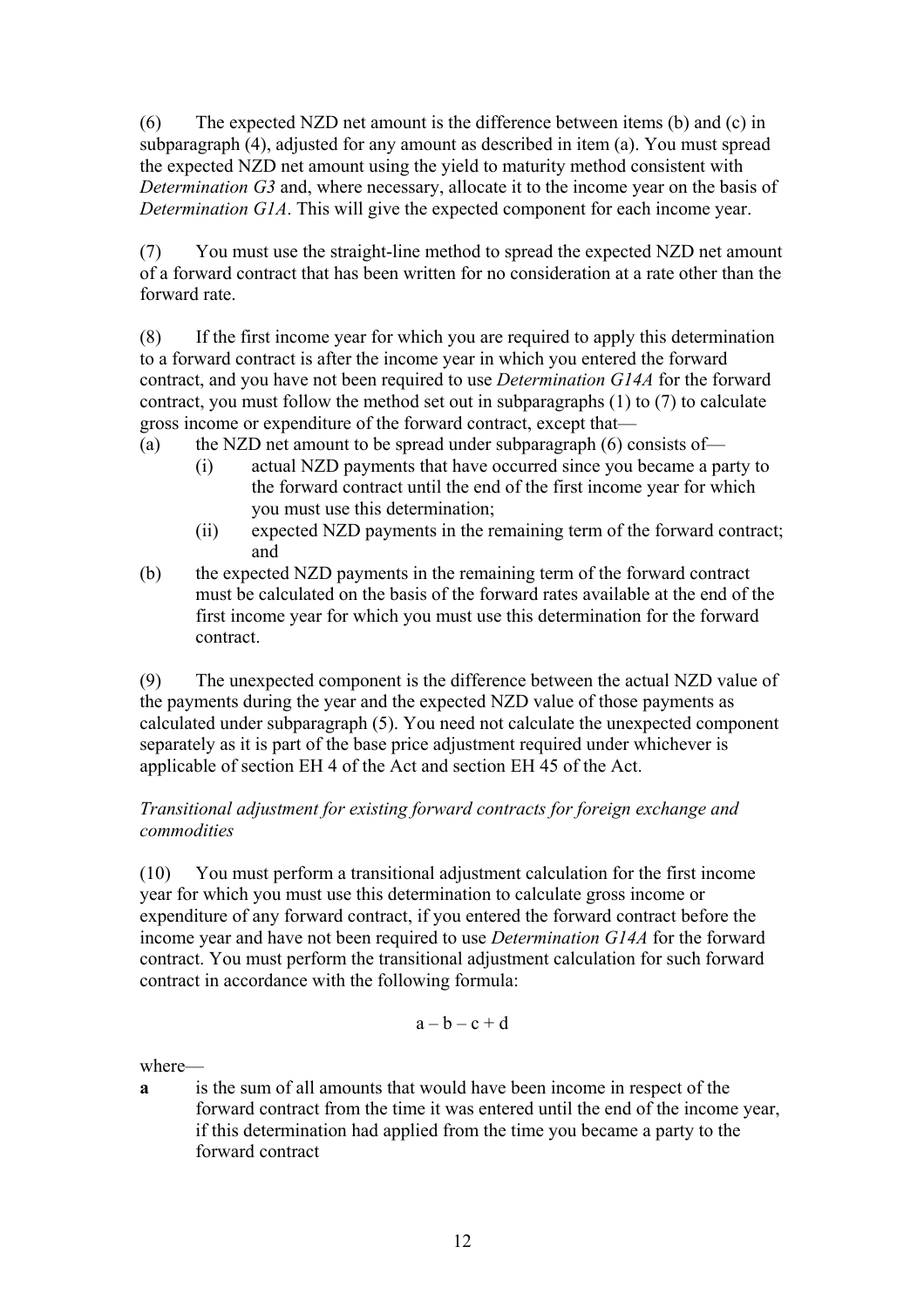- **b** is the sum of all amounts that would have been expenditure in respect of the forward contract from the time it was entered until the end of the income year, if this determination had applied from the time you became a party to the forward contract
- **c** is the sum of all income in respect of the forward contract since it was acquired until the end of the previous income year
- **d** is the sum of all expenditure in respect of the forward contract since it was acquired until the end of the previous income year.

A positive net amount is gross income while a negative net amount is gross expenditure in the first income year for which you must use this determination.

## **7. Examples**

(1) A New Zealand corporate borrower enters into a long-term forward foreign exchange contract to buy 1 million US dollars (USD) against delivery of NZD in 2 years' time. The contract was entered into on 30 April 2005 for no consideration and the corporate borrower has a balance date of 30 June. The contract rate is 0.5919 USD to 1 NZD, so settlement will require delivery of NZD \$1,689,475. The corporate chooses NZD as the base currency for this contract.

(2) At the time the New Zealand corporate becomes a party to the forward contract, the expected NZD net amount is zero and so the expected component of the gross income or expenditure from the forward contract is zero. The New Zealand corporate will recognise the unexpected component of the gross income or expenditure from the forward contract when performing the base price adjustment under section EH 47 of the Act.

Further examples are provided in the schedule.

Signed on the  $3<sup>rd</sup>$  day of June 2004.

Robin Oliver General Manager, Policy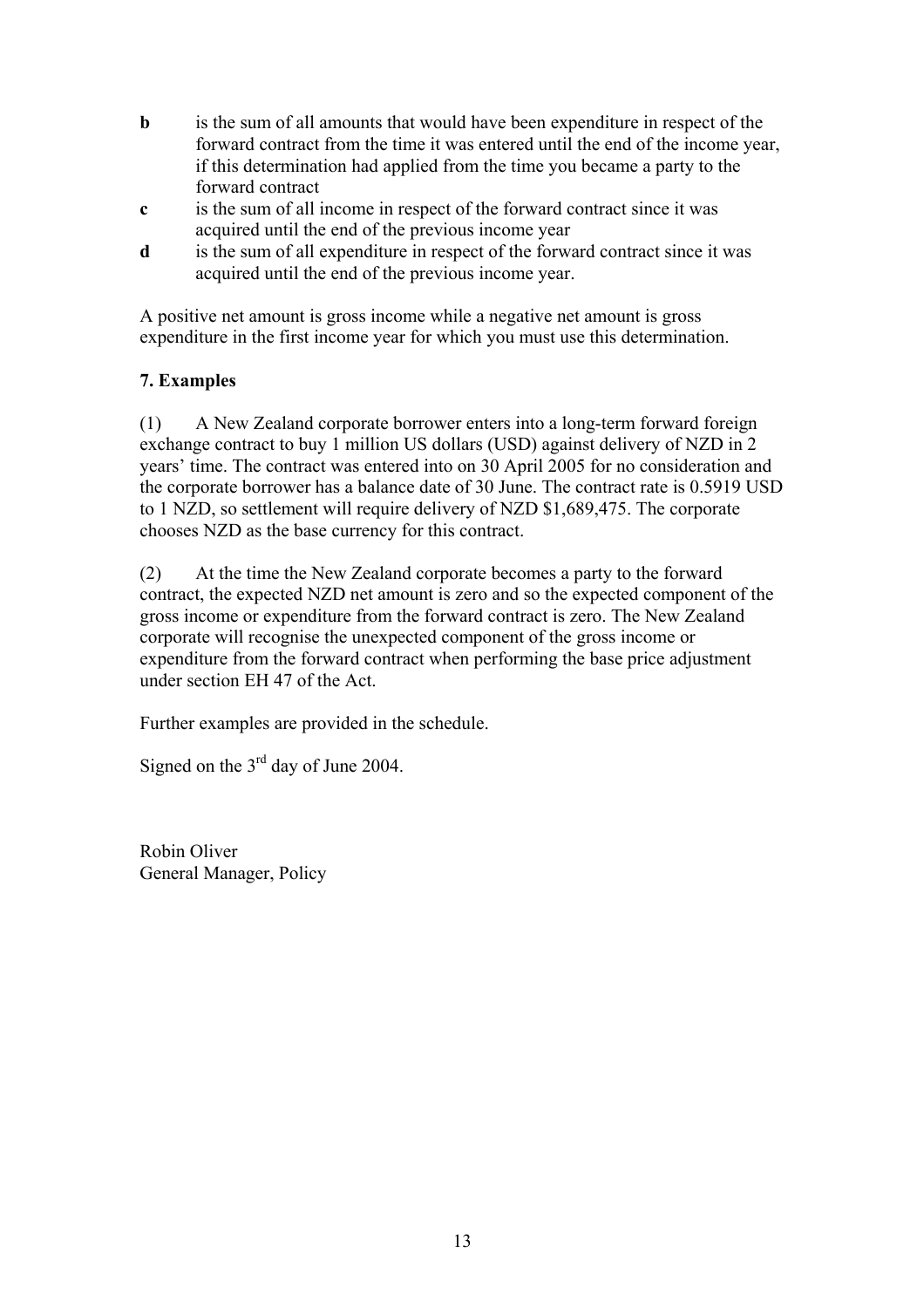### **Schedule: Further examples**

Note: In each example involving a base price adjustment, the base price adjustment is calculated on the assumption that the forward contract is subject to Division 2 of Part EH of the Act. The details of the calculation would differ for a forward contract that was subject to Division 1 of Part EH of the Act.

For the purpose of examples A to C assume that the spot rates and the forward rates for USD/NZD on the relevant dates are as follows:

| Date        | Actual      | CIP:        | CIP:        | CIP:        | <b>Expected</b> | <b>Expected</b> |
|-------------|-------------|-------------|-------------|-------------|-----------------|-----------------|
|             | <b>Spot</b> | Fwd $(0,t)$ | Fwd $(1,t)$ | Fwd $(2,t)$ | US,I            | NZ,I            |
| $30-Apr-04$ | 0.6350      | 0.6350      |             |             | 0.04            | 0.06            |
| $30-Apr-05$ | 0.6149      | 0.6230      | 0.6149      |             | 0.04            | 0.06            |
| $30-Apr-06$ | 0.5750      | 0.6113      | 0.6033      | 0.5750      | 0.04            | 0.06            |
| $30-Apr-07$ | 0.5570      | 0.5997      | 0.5919      | 0.5642      | 0.04            | 0.06            |

The forward exchange rates are derived on the principle of covered interest parity (CIP) using the expected interest rates in the United States of America (US,I) and the expected domestic interest rates (NZ,I). Fwd (0,t) represents the forward rates at 30 April 2004 out to period t, while Fwd  $(1,t)$  and Fwd  $(2,t)$  represent the forward rates at 30 April 2005 and 30 April 2006, respectively, out to period t. For convenience in these examples when calculating the base price adjustment, the same buy/sell spot rates have been used at date of delivery. In practice this would not normally be the case.

## **Example A: Seller of base currency (NZD); contract rate is equal to market rate**

A New Zealand corporate borrower enters into a long-term forward foreign exchange contract to buy USD \$1,000,000 against delivery of NZD in 2 years' time. The contract was entered into on 30 April 2005 for no consideration and the corporate borrower has a balance date of 30 June. The contract rate is 0.5919 USD to 1 NZD, so settlement will require delivery of NZD \$1,689,475. The corporate chooses NZD as the base currency for this contract.

#### *At the time the contract was entered into – 30 April 2005*

The expected base currency payments in relation to the forward contract consist of—

- the base currency value of the payment or receipt made in consideration of entering into the forward contract  $= 0$ :
- the base currency value of the non-base currency payment to be made under the contract valued at the forward rate =  $NZD $1,689,475$ ;
- the base currency value of the non-base currency payment to be made under the contract valued at the contract rate  $=$  NZD \$1,689,475.

Since the forward contract was entered into at the forward rate for no consideration, the expected NZD net amount is nil. So there is no expected component to be spread under the accrual rules.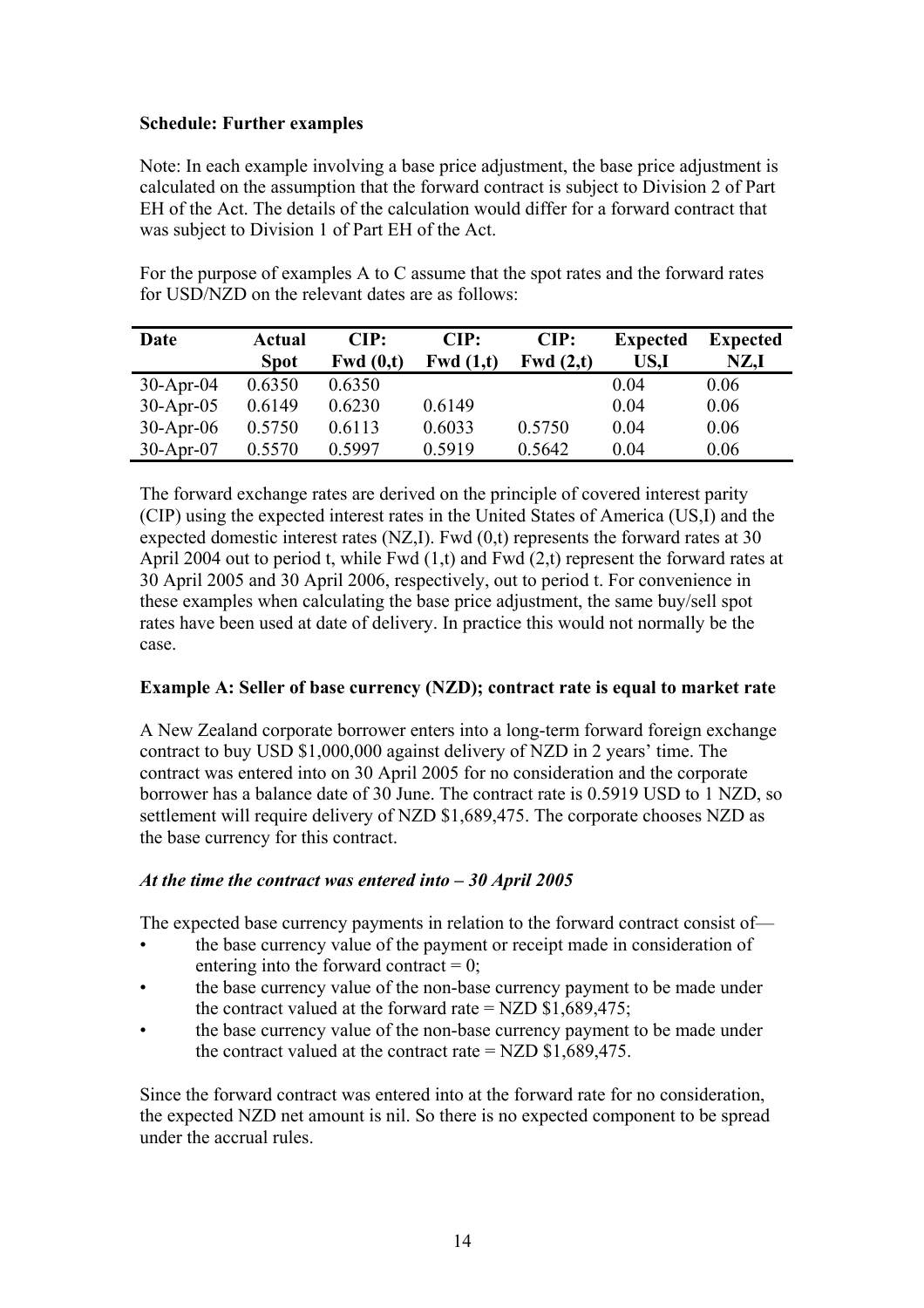### *At the final balance date – 30 June 2007*

In the 30 June 2007 income year, the base price adjustment given in section EH 47 of the Act is calculated by applying the formula—

 $consideration - income + expenditure + amount reminded$ 

| where—        |                                                                                                                                                                                                   |
|---------------|---------------------------------------------------------------------------------------------------------------------------------------------------------------------------------------------------|
| consideration | is the consideration paid or payable to the company less the<br>consideration paid or payable by the company<br>$= 1,000,000/0.557 - 1,689,475$<br>$= 1,795,332 - 1,689,475$<br>$=$ NZD \$105,857 |
| income        | is all the amounts of gross income derived in previous income                                                                                                                                     |
|               | years<br>$= 0$                                                                                                                                                                                    |
| expenditure   | is expenditure incurred in previous income years                                                                                                                                                  |
|               | $= 0$                                                                                                                                                                                             |
|               | <b>amount remitted</b> is the amount of consideration remitted                                                                                                                                    |
|               | $= 0$                                                                                                                                                                                             |

Therefore, the base price adjustment  $=$  \$105,857 and since this is positive, the amount of NZD \$105,857 is gross income of the New Zealand corporate for the 30 June 2007 income year.

#### **Example B: Seller of base currency (NZD); contract rate is equal to the market rate**

A New Zealand corporate borrower enters into a long-term forward foreign exchange contract to buy USD \$1,000,000 against delivery of NZD in 3 years' time. The contract was entered into on 30 April 2004 for no consideration and the corporate borrower has a balance date of 30 June. The contract rate is 0.5997 USD to 1 NZD, so settlement will require delivery of NZD \$1,667,416. The corporate chooses NZD as the base currency for this contract.

Assume that the New Zealand corporate has not been using *Determination G14A* and has been using an alternative method to calculate the income or expenditure of the forward contract in the 2003–04 income year. In fact, the corporate has recognised NZD \$32,982 as gross income in respect of the forward contract for the year ending 30 June 2004. However, the corporate has elected to use this determination for the 2004–05 and subsequent income years.

Further, assume that the forward rate on 30 June 2005 out to 30 April 2007, the delivery date of the forward contract, is 0.5919. Therefore, the market rate for the delivery of USD \$1,000,000 on 30 April 2007 is NZD \$1,689,475. Given the contract rate of 0.5997 for the delivery of USD \$1,000,000, there is an expected NZD net amount of NZD \$22,059. Using this determination, the expected NZD net amount should be spread on a straight line basis over the term of the forward contract.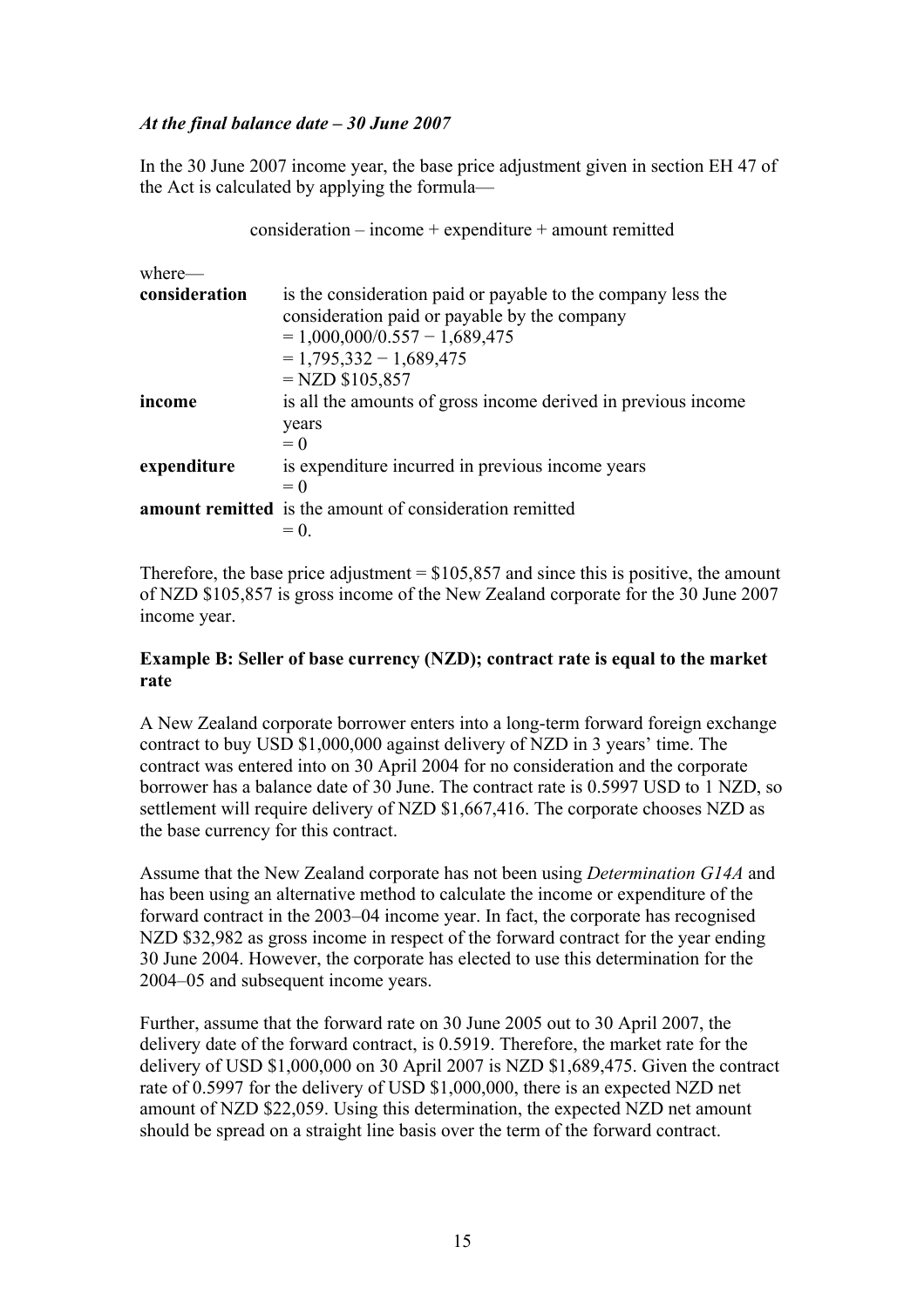## *The transitional adjustment in the 2004–05 income year – 30 June 2005*

Using a straight line method to spread the expected NZD net amount of NZD \$22,059, the gross income in relation to the forward contract for the year ending 2004 and 2005 should have been NZD \$1,226 and NZD \$7,353, respectively.

Therefore the transitional adjustment is—

 $a - b - c + d$ 

where—

**a** the sum of all amounts that would have been income from the time the corporate become a party to the forward contract until the end of the income year

$$
= 1,226 + 7,353
$$

- $= 8.579$
- **b** the sum of all amounts that would have been expenditure from the time the corporate become a party to the forward contract until the end of the income year  $= 0$
- **c** the sum of all income in respect of the forward contract since it was acquired until the end of the previous income year  $= 32,982$
- **d** the sum of all expenditure in respect of the forward contract since it was acquired until the end of the previous income year  $=0$

The net amount of −NZD \$24,403 is gross expenditure in the 2004–05 income year.

### *At the final balance date – 30 June 2007*

In the 30 June 2007 income year, the base price adjustment given in section EH 47 of the Act is calculated by applying the formula—

consideration – income + expenditure + amount remitted

where—

| consideration | is the consideration paid or payable to the company less the<br>consideration paid or payable by the company |
|---------------|--------------------------------------------------------------------------------------------------------------|
|               | $= 1,000,000/0.557 - 1,667,416$                                                                              |
|               | $= 1,795,332 - 1,667,416$                                                                                    |
|               | $=NZD $127,916$                                                                                              |
| income        | is all the amounts of gross income derived in previous income                                                |
|               | years                                                                                                        |
|               | $=$ 32,982 + 7,353                                                                                           |
|               | $=$ NZD \$40,335                                                                                             |
| expenditure   | is expenditure incurred in previous income years                                                             |
|               | $=NZD $24,403$                                                                                               |
|               | <b>amount remitted</b> is the amount of consideration remitted                                               |
|               | $= 0$                                                                                                        |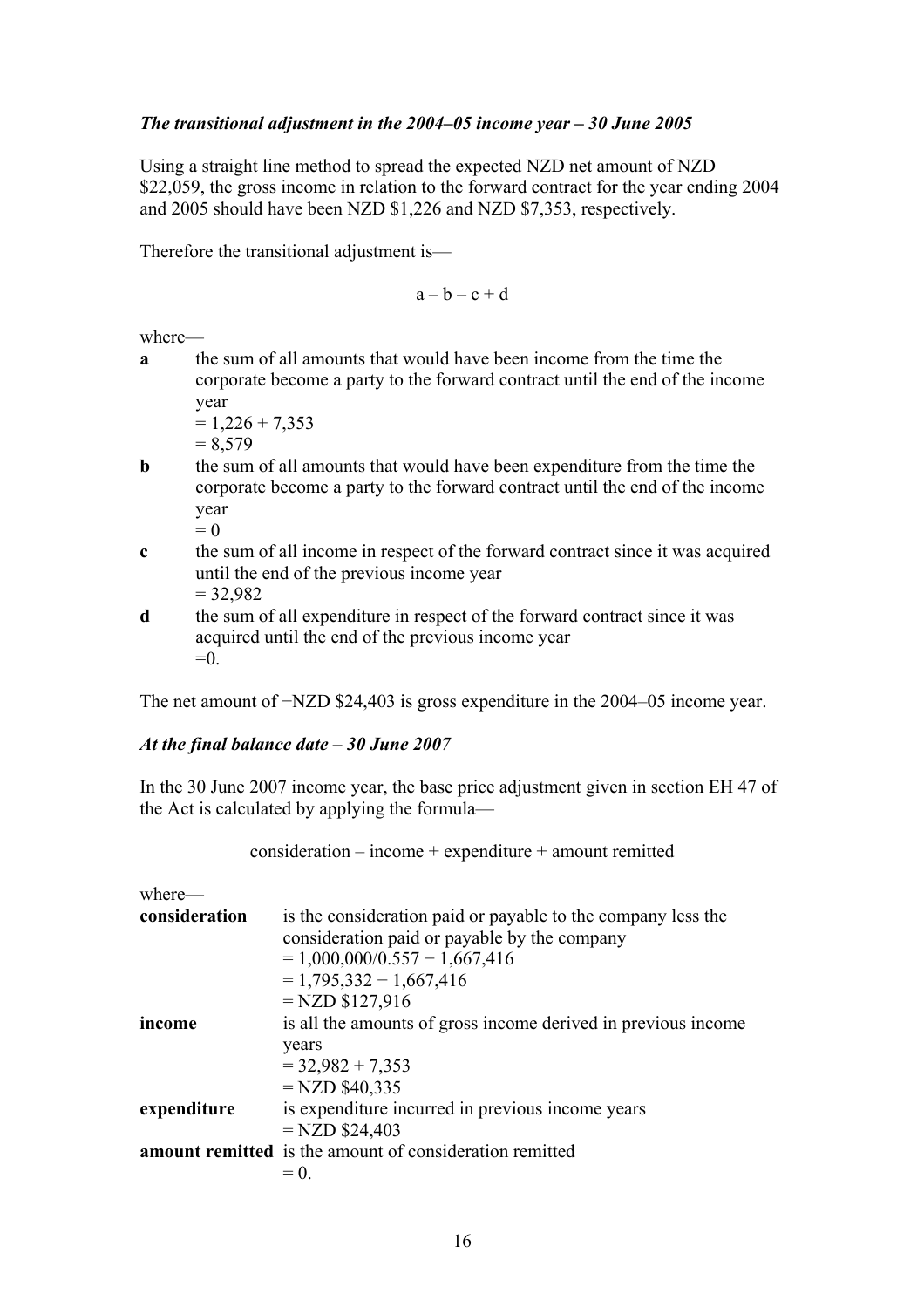Therefore, the base price adjustment =  $$127,916 - $40,335 + $24,403 + 0 = $111,984$ and since this is positive, the amount of NZD \$111,984 is gross income of the New Zealand corporate for the 30 June 2007 income year.

### **Example C: Seller of base currency (NZD); contract rate is not equal to the market rate**

A New Zealand corporate borrower enters into a long-term forward foreign exchange contract to buy USD \$1,000,000 against delivery of NZD in 2 years' time. The contract was entered into on 30 April 2005 and the corporate borrower has a balance date of 30 June. The contract rate is 0.5997 USD to 1 NZD, so settlement will require delivery of NZD \$1,667,416. For the purpose of this example assume that the corporate borrower paid NZD \$10,000 to enter into this forward contract. (This could be the same forward contract as in the previous example where the forward contract was sold on 30 April 2005.) The corporate chooses NZD as the base currency for this contract.

#### *At the time the contract was entered into – 30 April 2005*

The forward rate in this case is 0.5919 USD to 1 NZD, which is different from the contract rate of 0.5997 USD to 1 NZD. The expected settlement on the commitment to purchase USD \$1,000,000 at 30 April 2007 is, therefore, NZD \$1,689,475. The payment made in acquiring the forward contract was NZD \$10,000. Thus, the expected base currency payments in this example consist of—

- the base currency value of the payment or receipt made in consideration of entering into the forward contract  $=$  NZD \$10,000;
- the base currency value of the non-base currency payment to be made under the contract valued at the forward rate = NZD  $$1,689,475$ ;
- the base currency value of the non-base currency payment to be made under the contract valued at the contract rate  $=$  NZD \$1,667,416.

So, the expected NZD net amount from the forward contract is NZD \$12,059 (i.e. the difference between the commitments under the forward contract measured at the contract rate (NZD \$1,667,416) and the commitments under the forward contract measured at the forward rate (NZD \$1,689,475) less the payment made to acquire the forward contract).

The payments in relation to the forward contract are summarised in the table below. The expected NZD net amount is spread using the yield to maturity method recommended in *Determination G3* and allocated to the income year on a daily basis consistent with *Determination G1A*.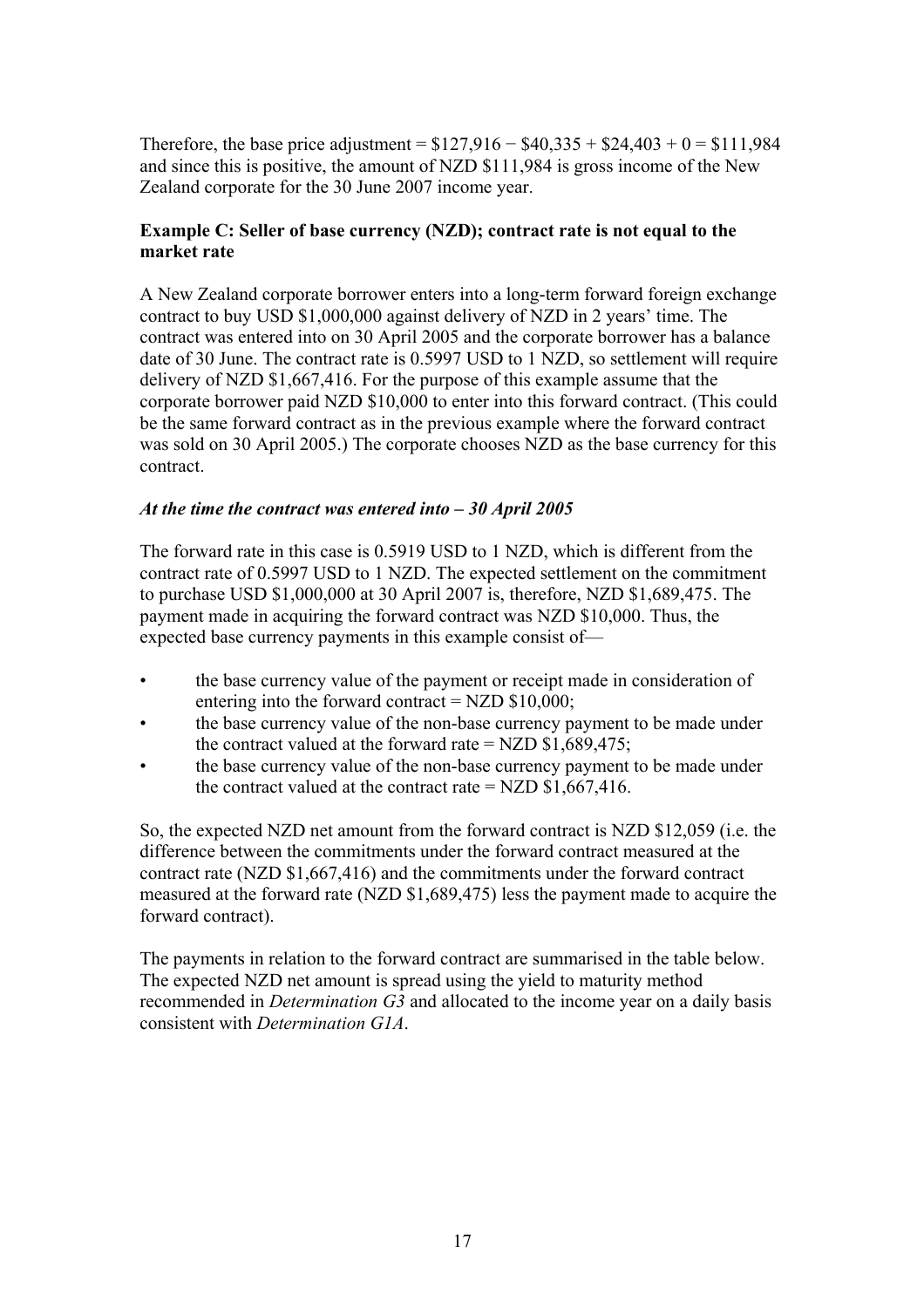| Date        | <b>Expected</b><br>Cash (NZD) | Contract<br>Cash (NZD) | <b>Expected</b><br>Cash (NZD) | <b>Expected</b><br>Income |
|-------------|-------------------------------|------------------------|-------------------------------|---------------------------|
| $30-Apr-05$ | O                             |                        | $-10,000$                     |                           |
| $30-Apr-06$ | $\theta$                      | $\theta$               | $\theta$                      | 4,852                     |
| $30-Apr-07$ | 1,689,475                     | 1,667,416              | 22,059                        | 7,207                     |
| Total       |                               |                        | 12,059                        | 12,059                    |
| YTM         |                               |                        | 49%                           |                           |

#### *At the first balance date – 30 June 2005*

Expected component =  $(61/365 \times $4,852) = $811$ . Unexpected component  $= 0$ .

The amount of \$811 is gross income at the first balance date.

#### *At the second balance date – 30 June 2006*

Expected component =  $(61/365 \times $7,207) + (304/365 \times $4,852) = $1,204 + $4,041 =$ \$5,245.

Unexpected component  $= 0$ .

The amount of \$5,245 is gross income at the second balance date.

#### *At the final balance date – 30 June 2007*

In the 30 June 2007 income year, the base price adjustment given in section EH 47 of the Act is calculated by applying the formula—

consideration – income + expenditure + amount remitted

| is the consideration paid or payable to the company less the   |
|----------------------------------------------------------------|
| consideration paid or payable by the company                   |
| $= 1,000,000/0.557 - 1,667,416 - 10,000$                       |
| $= 1,795,332 - 1,677,416$                                      |
| $=NZD $117,916$                                                |
| is all the amounts of gross income derived in previous income  |
| years                                                          |
| $= 811 + 5,245$                                                |
| $=$ NZD \$6,056                                                |
| is expenditure incurred in previous income years               |
| $= 0$                                                          |
| <b>amount remitted</b> is the amount of consideration remitted |
| $= 0.$                                                         |
|                                                                |

Therefore, the base price adjustment =  $$117,916 - $6,056 + 0 + 0 = $111,860$  and since this is positive, the amount of NZD \$111,860 is gross income of the New Zealand corporate for the 30 June 2007 income year.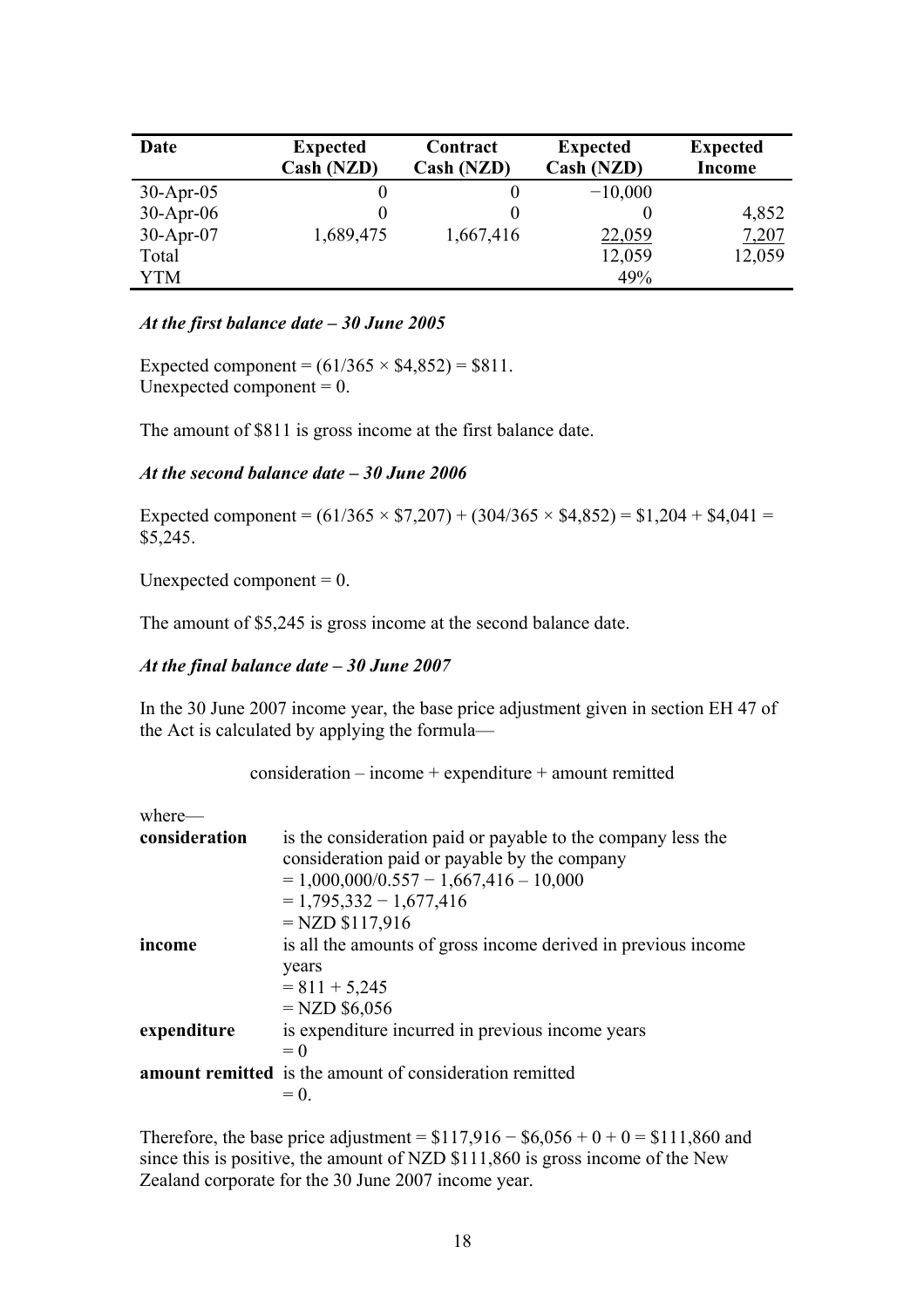### **Example D: Purchaser of base currency (USD); contract rate is not equal to the market rate**

Assuming that in the previous example, the corporate chooses USD as the base currency for the forward contract.

#### *At the time the contract was entered into – 30 April 2005*

Since the base currency is USD, the base currency payments expected at the commencement date is—

- the base currency value of the payment or receipt made in consideration of entering into the forward contract = NZD  $$10,000 \times 0.6149 =$  USD  $$6,149$ ;
- the base currency value of the non-base currency payment to be made under the contract valued at the forward rate = NZD  $$1,667,416 \times 0.5919 =$  USD \$986,944;
- the base currency value of the non-base currency payment to be made under the contract valued at the contract rate = NZD  $$1,667,416 \times 0.5997 =$  USD \$1,000,000.

The expected base currency payments (summarised in column 4 of the table below) are converted into NZD using the relevant forward rates. The expected NZD net amount of NZD \$12,057 is then spread over the term of the forward contract using the yield to maturity method recommended in *Determination G3* and allocated to the income year on a daily basis consistent with *Determination G1A*.

| Date        | <b>Expected</b><br>Cash<br>(USD) | Contract<br>Cash<br>(USD) | <b>Expected</b><br>Cash<br>(USD) | <b>Expected</b><br>Cash<br>(NZD) | <b>Expected</b><br><b>Income</b> |
|-------------|----------------------------------|---------------------------|----------------------------------|----------------------------------|----------------------------------|
| $30-Apr-05$ |                                  |                           | $-6,149$                         | $-10,000$                        |                                  |
| $30-Apr-06$ |                                  |                           |                                  |                                  | 4,852                            |
| 30-Apr-07   | 986,944                          | 1,000,000                 | 13,056                           | 22,057                           | 7,206                            |
| Total       |                                  |                           | 6,907                            | 12,057                           | 12,057                           |
| YTM         |                                  |                           | 46%                              | 49%                              |                                  |

#### *At the first balance date – 30 June 2005*

Expected component =  $(61/365 \times $4,852) = $811$ . Unexpected component  $= 0$ .

The amount of \$811 is gross income at the first balance date.

## *At the second balance date – 30 June 2006*

Expected component =  $(61/365 \times $7,206) + (304/365 \times $4,852) = $1,204 + $4,041 =$ \$5,245. Unexpected component  $= 0$ .

The amount of \$5,245 is gross income at the second balance date.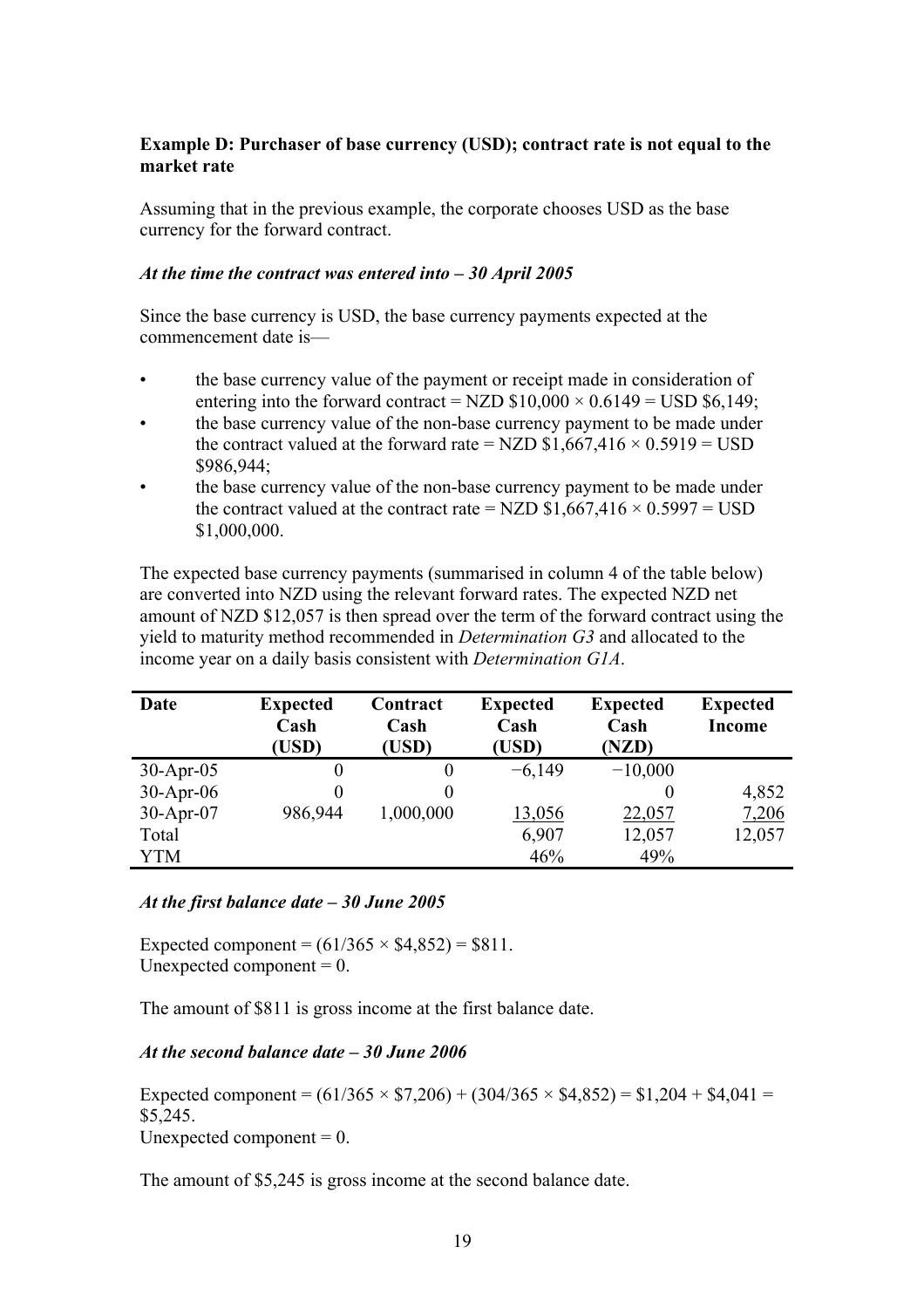#### *At the final balance date – 30 June 2007*

In the 30 June 2007 income year, the base price adjustment given in section EH 47 is calculated by applying the formula—

```
consideration – income + expenditure + amount remitted 
where— 
consideration is the consideration paid or payable to the company less the 
                 consideration paid or payable by the company 
                 = 1,000,000/0.557 - 1,667,416 - 10,000= 1,795,332 - 1,677,416 = NZD $117,916 
income is all the amounts of gross income derived in previous income
                 years 
                 = 811 + 5,245= NZD $6,056
expenditure is expenditure incurred in previous income years 
                 = 0amount remitted is the amount of consideration remitted 
                 = 0.
```
Therefore, the base price adjustment =  $$117,916 - $6,056 = $111,860$  and since this is positive, the amount of NZD \$111,860 is gross income of the New Zealand corporate for the 30 June 2007 income year.

#### **Example E: Forward contract to purchase commodity for USD at non-market rate with a corresponding forward contract in foreign exchange in market rate**

For the purpose of this example, assume that the forward rates for USD/NZD are as summarised in the following table. These forward exchange rates are derived on the principle of covered interest parity (CIP). Fwd (0,t) represents the forward rates at 30 June 2004 out to period t while Fwd (1,t) and Fwd (2,t) represent the forward rates at 30 June 2005 and 30 June 2006, respectively, out to period t.

| Date         | Actual      | CIP:     | CIP:        | CIP:        | <b>Expected</b> | <b>Expected</b> |
|--------------|-------------|----------|-------------|-------------|-----------------|-----------------|
|              | <b>Spot</b> | Fwd(0,t) | Fwd $(1,t)$ | Fwd $(2,t)$ | US.I            | NZ,I            |
| $30$ -Jun-04 | 0.6350      | 0.6350   |             |             | 0.04            | 0.06            |
| $30$ -Jun-05 | 0.6149      | 0.6230   | 0.6149      |             | 0.04            | 0.06            |
| $30$ -Jun-06 | 0.5750      | 0.6113   | 0.6033      | 0.5750      | 0.04            | 0.06            |
| $30$ -Jun-07 | 0.5570      | 0.5997   | 0.5919      | 0.5642      | 0.04            | 0.06            |

The spot and forward rates per barrel of crude oil (in USD) are summarised in the following table. For example, the market price for a barrel of crude oil was USD \$19.2 per barrel on 30 June 2004 while the forward price out to 30 June 2007 was USD \$21 per barrel.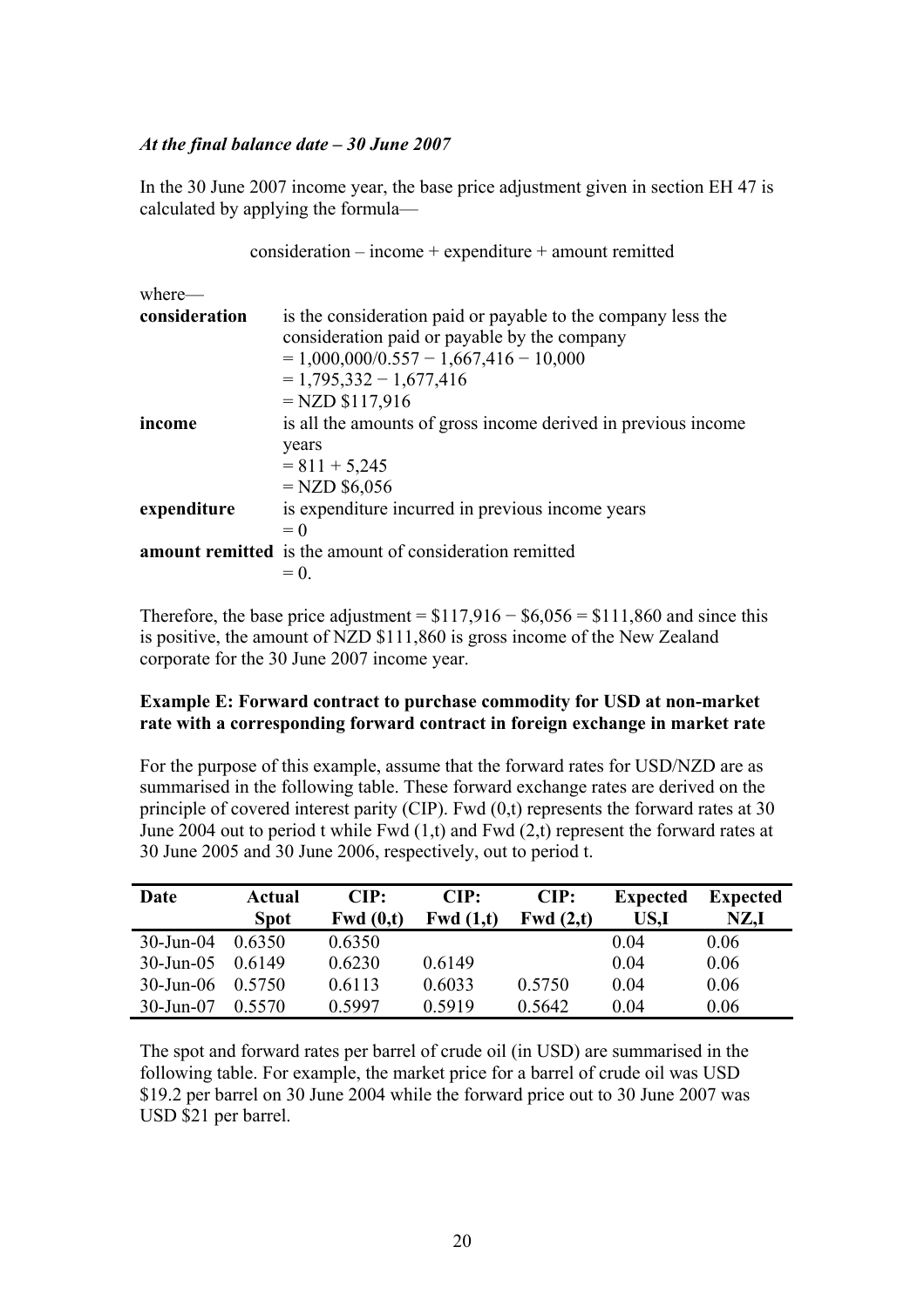| Date                   | <b>Actual Spot</b> | Fwd(0,t) | Fwd $(1,t)$ | Fwd $(2,t)$ |
|------------------------|--------------------|----------|-------------|-------------|
| $30$ -Jun- $04$        | 19.2               | 19.2000  |             |             |
| $30 - \text{Jun} - 05$ | 19.6               | 20.2000  | 19.6000     |             |
| $30 - Jun - 06$        | 21.1               | 21.8000  | 22.1000     | 21.1000     |
| 30-Jun-07              |                    | 21.0000  | 22.8000     | 22.1000     |

A New Zealand company enters into 2 forward contracts simultaneously on 30 June 2004. The first forward contract secures the supply of 10,000 barrels of crude oil. This forward contract is to be cash settled on 30 June 2007, at USD \$20 per barrel. The second forward contract was entered into for the purchase of USD \$200,000 in exchange for the delivery of NZD at a contract rate of 0.5997. The second forward contract is to be settled on 30 June 2007. For the purpose of this example assume that the corporate chooses USD as the base currency for both contracts.

### *At the time the forward contracts were entered into – 30 June 2004*

The forward contract for the supply of crude oil was entered into at a price below the market rate. (This may be because the supplier is expecting excess supplies that have not been factored into the market prices yet.) The contract rate of \$20 is lower than the forward rate of \$21. As a result, gains are expected from the forward contract. The expected base currency payments include—

- the base currency value of the payment or receipt made in consideration of entering into the forward contract  $= 0$ :
- the base currency value of the non-base currency payment to be made under the contract valued at the forward rate =  $10,000 \times $21 =$  USD \$210,000;
- the base currency value of the non-base currency payment to be made under the contract valued at the contract rate  $= 10,000 \times $20 =$  USD \$200,000.

The expected base currency payments are converted at the forward rate of 0.5997 USD/NZD and the expected NZD net amount is spread under the accrual rules over the term of the forward contract. As the company did not pay anything to enter into the forward contract, the gains cannot be spread using the yield to maturity method. Therefore, the straight-line method will be adopted to spread the expected gains.

The forward contract for the foreign exchange was entered into at the forward rate. As such, there are no expected gains or losses to be spread under the accrual rules (see Example A).

#### *At the first and second balance date – 30 June 2005 and 30 June 2006*

For the forward contract for crude oil—

Expected component =  $1/3$  (\$10,000/0.5997) = \$5,558. Unexpected component  $= 0$ .

The amount of \$5,558 is gross income at the first and second balance date.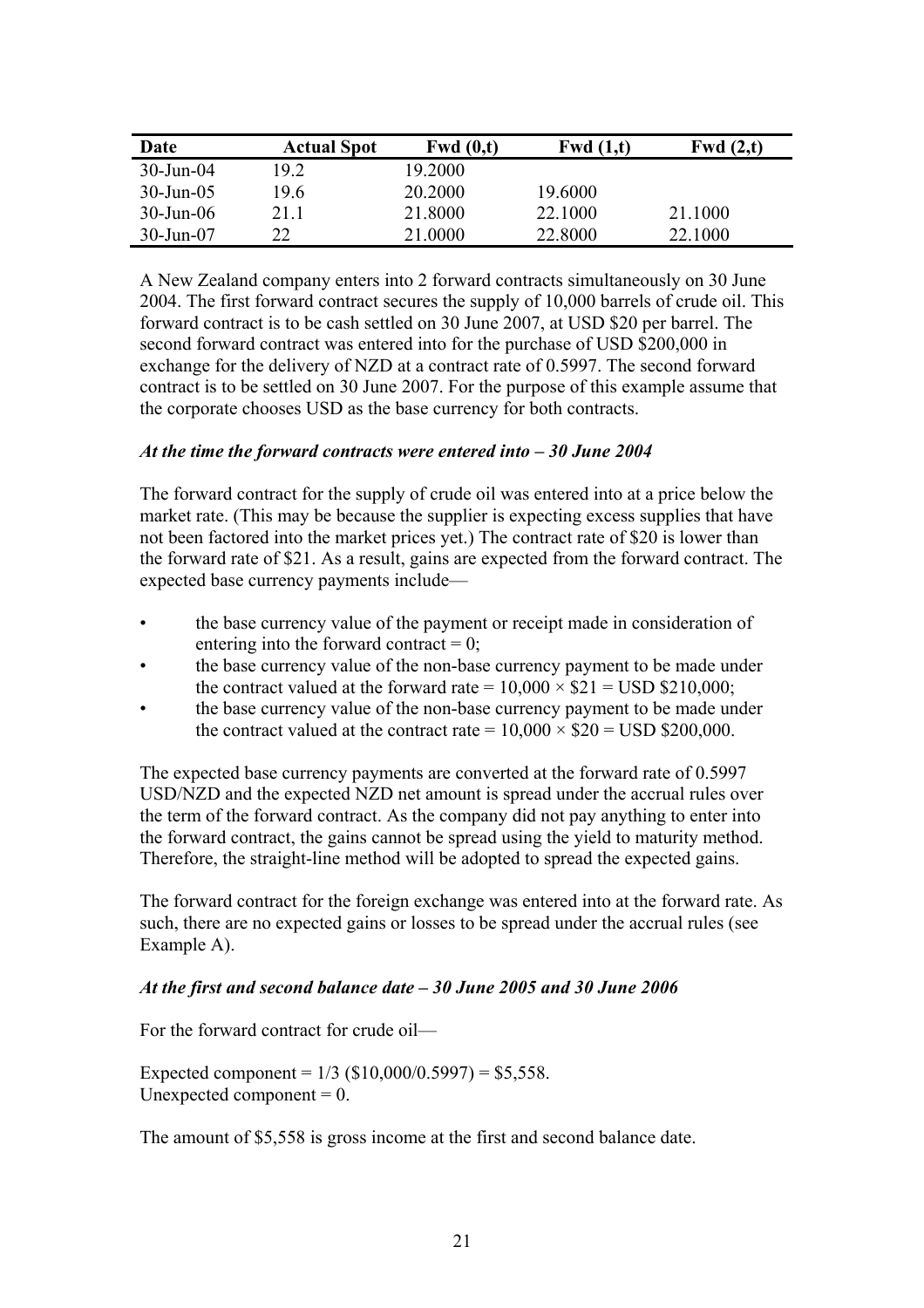### *At the final balance date – 30 June 2007*

On the 30 June 2007 balance date, the forward contract for the supply of crude oil would have been cash settled at the contract price of USD \$20 per barrel. The market price per barrel of crude oil on the delivery date is USD \$22. The spot exchange rate on the delivery date is 0.557 USD/NZD.

The base price adjustment given in section EH 47 of the Act in relation to the forward contract for the supply of crude oil is calculated by applying the formula—

consideration – income + expenditure + amount remitted

| where-        |                                                               |
|---------------|---------------------------------------------------------------|
| consideration | is the consideration paid or payable to the company less the  |
|               | consideration paid or payable by the company                  |
|               | $= 220,000/0.557 - 200,000/0.557$                             |
|               | $=$ 394,973 - 359,066                                         |
|               | $=$ NZD \$35,807                                              |
| income        | is all the amounts of gross income derived in previous income |
|               | years                                                         |
|               | $= 5,558 + 5,558$                                             |
|               | $=NZD $11,116$                                                |
| expenditure   | is expenditure incurred in previous income years              |
|               | $= 0$                                                         |
|               | amount remitted is the amount of consideration remitted       |
|               | $= 0$                                                         |

Therefore, the base price adjustment =  $$35,807 - $11,116 = $24,791$  and since this is positive, the amount is gross income of the New Zealand company for the 30 June 2007 income year.

The forward contract for the foreign exchange is also settled on 30 June 2007. In the 30 June 2007 income year, the base price adjustment given in section EH 47 of the Act is calculated by applying the formula—

```
consideration – income + expenditure + amount remitted
```
where—

| consideration | is the consideration paid or payable to the company less the<br>consideration paid or payable by the company |
|---------------|--------------------------------------------------------------------------------------------------------------|
|               | $= 200,000/0.557 - 200,000/0.5997$                                                                           |
|               | $=$ 359,066 $-$ 333,500                                                                                      |
|               | $=NZD $25,566$                                                                                               |
| income        | is all the amounts of gross income derived in previous income                                                |
|               | years<br>$= 0$                                                                                               |
| expenditure   | is expenditure incurred in previous income years<br>$= 0$                                                    |
|               | <b>amount remitted</b> is the amount of consideration remitted                                               |
|               | $= 0$                                                                                                        |